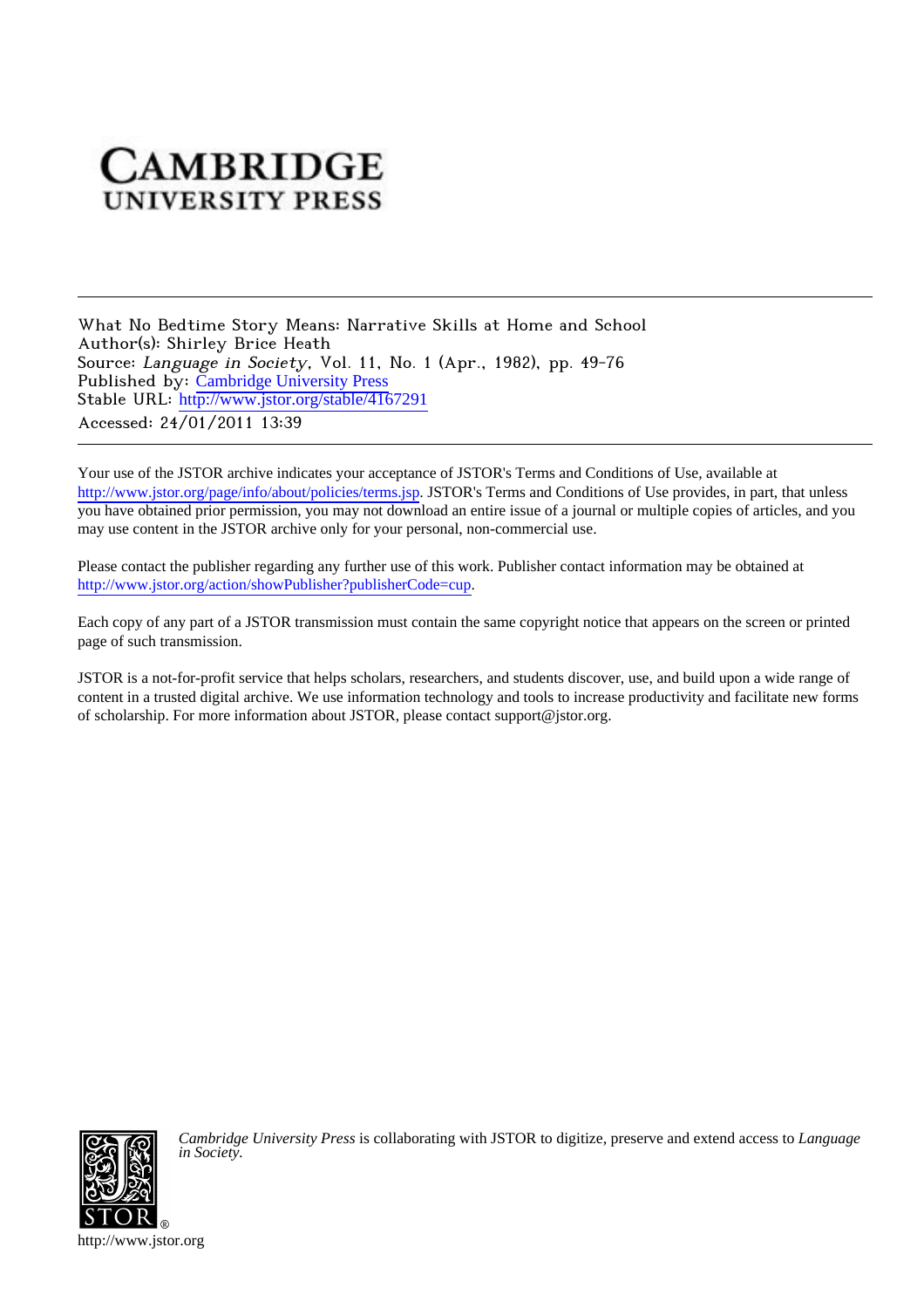**Lang. Soc. Ix, 49-76. Printed in the United States of America** 

# **What no bedtime story means: Narrative skills at home and school\***

# **SHIRLEY BRICE HEATH**

**School of Education Stanford University** 

## **ABSTRACT**

**"Ways of taking" from books are a part of culture and as such are more varied than current dichotomies between oral and literate traditions and relational and analytic cognitive styles would suggest. Patterns of language use related to books are studied in three literate communities in the Southeastern United States, focusing on such "literacy events" as bedtime story reading. One community, Maintown, represents mainstream, middle-class school-oriented culture; Roadville is a white mill community of Appalachian origin; the third, Trackton, is a black mill community of recent rural origin. The three communities differ strikingly in their patterns of language use and in the paths of language socialization of their children. Trackton and Roadville are as different from each other as either is from Maintown, and the differences in preschoolers' language use are reflected in three different patterns of adjustment to school. This comparative study shows the inadequacy of the prevalent dichotomy between oral and literate traditions, and points also to the inadequacy of unilinear models of child language development and dichotomies between types of cognitive styles. Study of the development of language use in relation to written materials in home and community requires a broad framework of sociocultural analysis. (Crosscultural analysis, ethnography of communication, language development, literacy, narratives.)** 

In the preface to S/Z, Roland Barthes' work on ways in which readers read, **Richard Howard writes: "We require an education in literature. . . in order to discover that what we have assumed - with the complicity of our teachers - was nature is in fact culture, that what was given is no more than a way of taking"**  (emphasis not in the original; Howard  $1974$ :ix).<sup>1</sup> This statement reminds us that **the culture children learn as they grow up is, in fact, "'ways of taking" meaning from the environment around them. The means of making sense from books and relating their contents to knowledge about the real world is but one "'way of taking" that is often interpreted as "natural" rather than learned. The quote also reminds us that teachers (and researchers alike) have not recognized that ways of taking from books are as much a part of learned behavior as are ways of eating, sitting, playing games, and building houses.** 

**0047-4045/82/0o049-28 \$2.50 ?) I982 Cambridge University Press**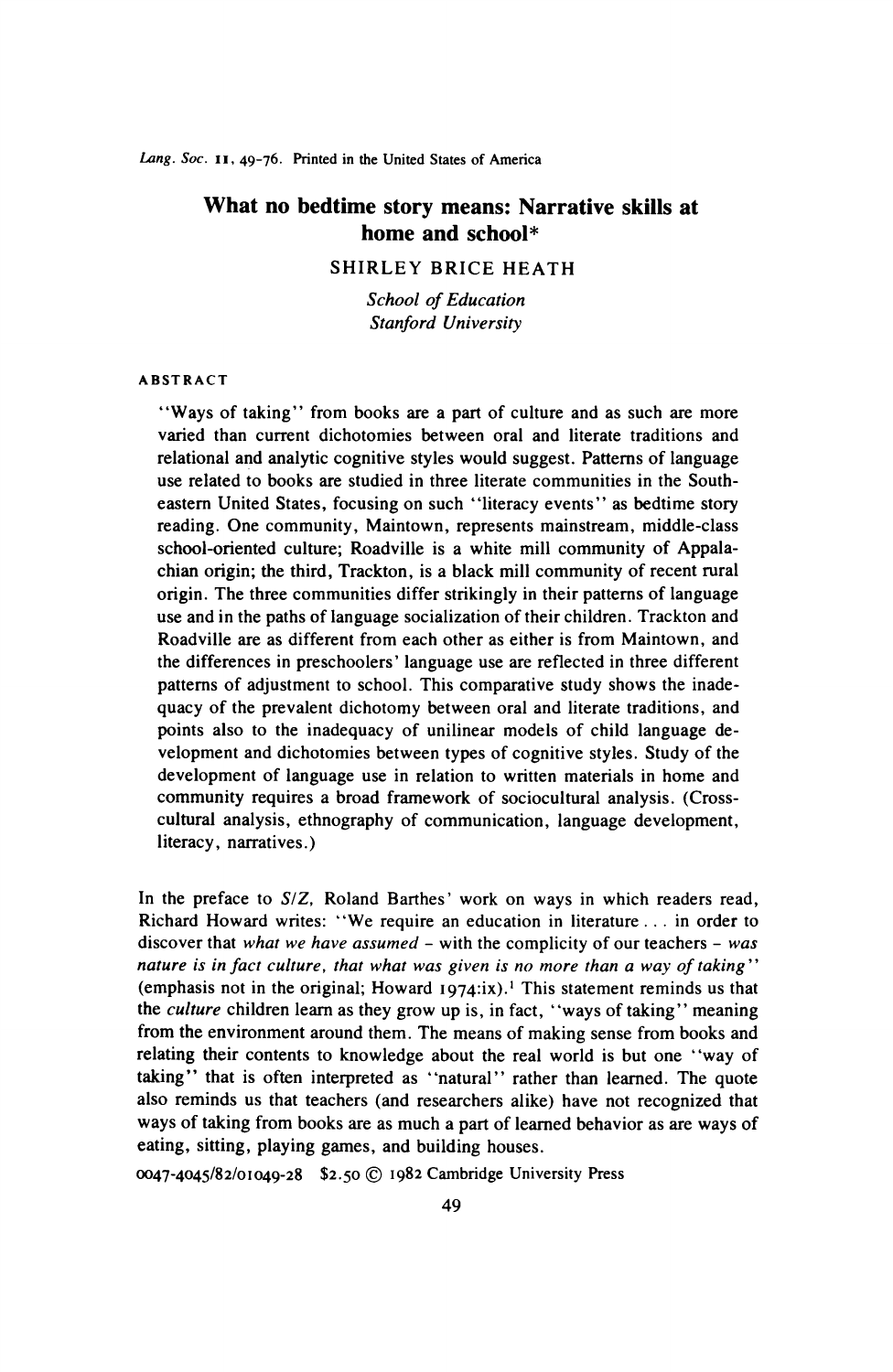**As school-oriented parents and their children interact in the pre-school years, adults give their children, through modeling and specific instruction, ways of taking from books which seem natural in school and in numerous institutional settings such as banks, post offices, businesses, or government offices. These mainstream ways exist in societies around the world that rely on formal educational systems to prepare children for participation in settings involving literacy. In some communities these ways of schools and institutions are very similar to the ways learned at home; in other communities the ways of school are merely an overlay on the home-taught ways and may be in conflict with them.2** 

**Yet little is actually known about what goes on in story-reading and other literacy-related interactions between adults and preschoolers in communities around the world. Specifically, though there are numerous diary accounts and experimental studies of the preschool reading experiences of mainstream middle-class children, we know little about the specific literacy features of the environment upon which the school expects to draw. Just how does what is frequently termed "the literate tradition" envelope the child in knowledge about interrelationships between oral and written language, between knowing something and knowing ways of labelling and displaying it? We have even less information about the variety of ways children from non-mainstream homes learn about reading, writing, and using oral language to display knowledge in their preschool environment. The general view has been that whatever it is that mainstream school-oriented homes have, these other homes do not have it; thus these children are not from the literate tradition and are not likely to succeed in school.** 

**A key concept for the empirical study of ways of taking meaning from written sources across communities is that of literacy events: occasions in which written language is integral to the nature of participants' interactions and their interpretive processes and strategies. Familiar literacy events for mainstream preschoolers are bedtime stories, reading cereal boxes, stop signs, and television ads, and interpreting instructions for commercial games and toys. In such literacy events, participants follow socially established rules for verbalizing what they know from and about the written material. Each community has rules for socially interacting and sharing knowledge in literacy events.** 

**This paper briefly summarizes the ways of taking from printed stories families teach their preschoolers in a cluster of mainstream school-oriented neighborhoods of a city in the Southeastern region of the United States. We then describe two quite different ways of taking used in the homes of two English-speaking communities in the same region that do not follow the school-expected patterns of bookreading and reinforcement of these patterns in oral storytelling. Two assumptions underlie this paper and are treated in detail in the ethnography of these communities (Heath forthcoming b): (i) Each community's ways of taking from the printed word and using this knowledge are interdependent with the ways children learn to talk in their social interactions with caregivers. (2) There is little**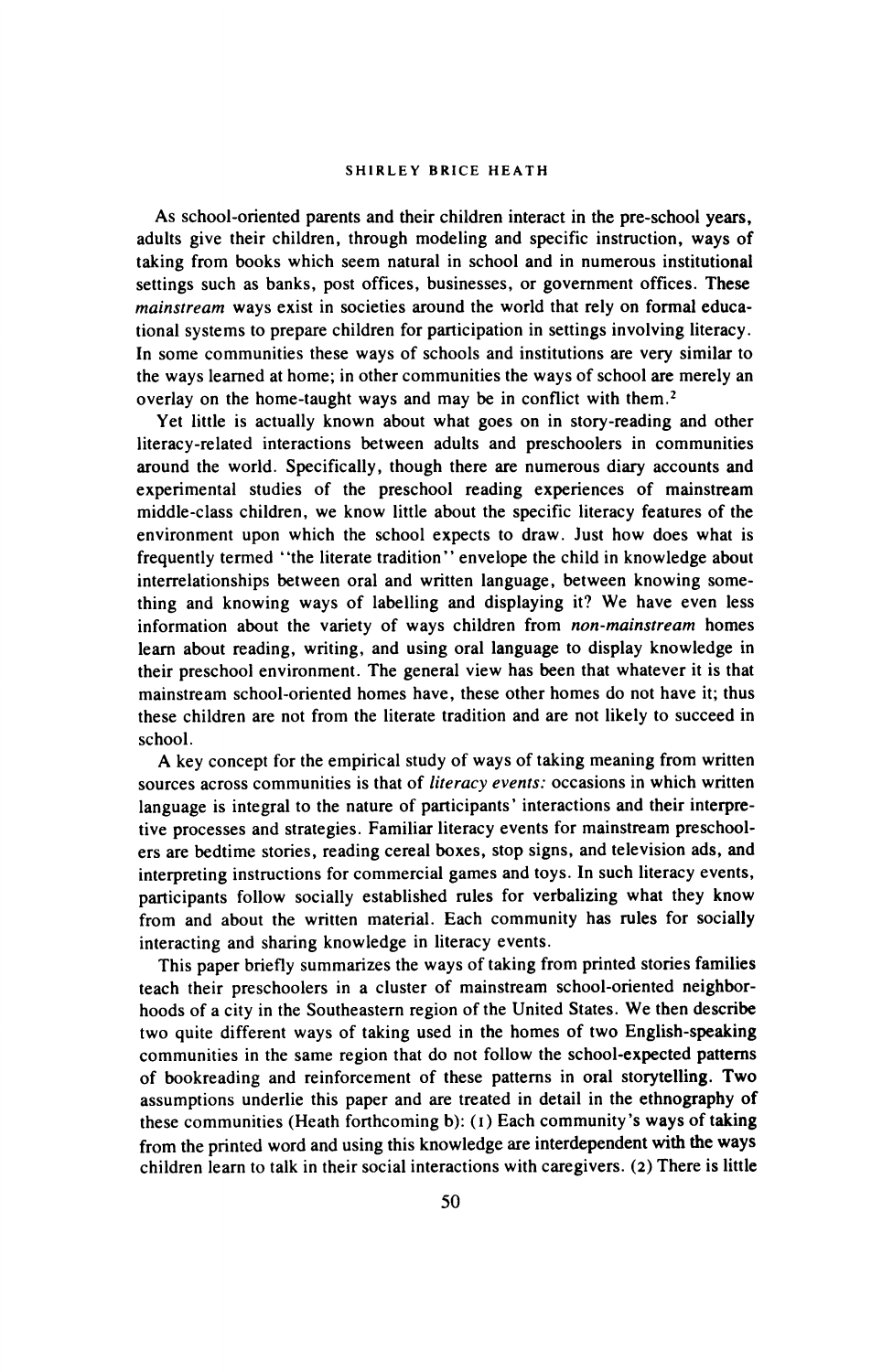**or no validity to the time-honored dichotomy of "the literate tradition'" and "the oral tradition." This paper suggests a frame of reference for both the community patterns and the paths of development children in different communities follow in their literacy orientations.** 

## **MAINSTREAM SCHOOL-ORIENTED BOOKREADING**

**Children growing up in mainstream communities are expected to develop habits and values which attest to their membership in a "literate society." Children learn certain customs, beliefs, and skills in early enculturation experiences with written materials: the bedtime story is a major literacy event which helps set patterns of behavior that recur repeatedly through the life of mainstream children and adults.** 

**In both popular and scholarly literature, the "bedtime story" is widely accepted as a given - a natural way for parents to interact with their child at bedtime. Commercial publishing houses, television advertising, and children's magazines make much of this familiar ritual, and many of their sales pitches are based on the assumption that in spite of the intrusion of television into many patterns of interaction between parents and children, this ritual remains. Few parents are fully conscious of what bedtime storyreading means as preparation for the kinds of learning and displays of knowledge expected in school. Ninio and Bruner (1978), in their longitudinal study of one mainstream middle-class mother-infant dyad in joint picture-book reading, strongly suggest a universal role of bookreading in the achievement of labelling by children.** 

**In a series of "reading cycles," mother and child alternate tums in a dialogue: the mother directs the child's attention to the book and/or asks what-questions and/or labels items on the page. The items to which the what-questions are directed and labels given are two-dimensional representations of threedimensional objects, so that the child has to resolve the conflict between perceiving these as two-dimensional objects and as representations of a threedimensional visual setting. The child does so "by assigning a privileged, autonomous status to pictures as visual objects" (1978: 5). The arbitrariness of the picture, its decontextualization, and its existence as something which cannot be grasped and manipulated like its "real" counterparts is learned through the routines of structured interactional dialogue in which mother and child take turns playing a labelling game. In a "scaffolding" dialogue (cf. Cazden 1979), the mother points and asks "What is x?" and the child vocalizes and/or gives a nonverbal signal of attention. The mother then provides verbal feedback and a label. Before the age of two, the child is socialized into the "'initiation-replyevaluation sequences" repeatedly described as the central structural feature of classroom lessons (e.g., Sinclair and Coulthard 1975; Griffin and Humphry 1978; Mehan 1979). Teachers ask their students questions which have answers prespecified in the mind of the teacher. Students respond, and teachers provide**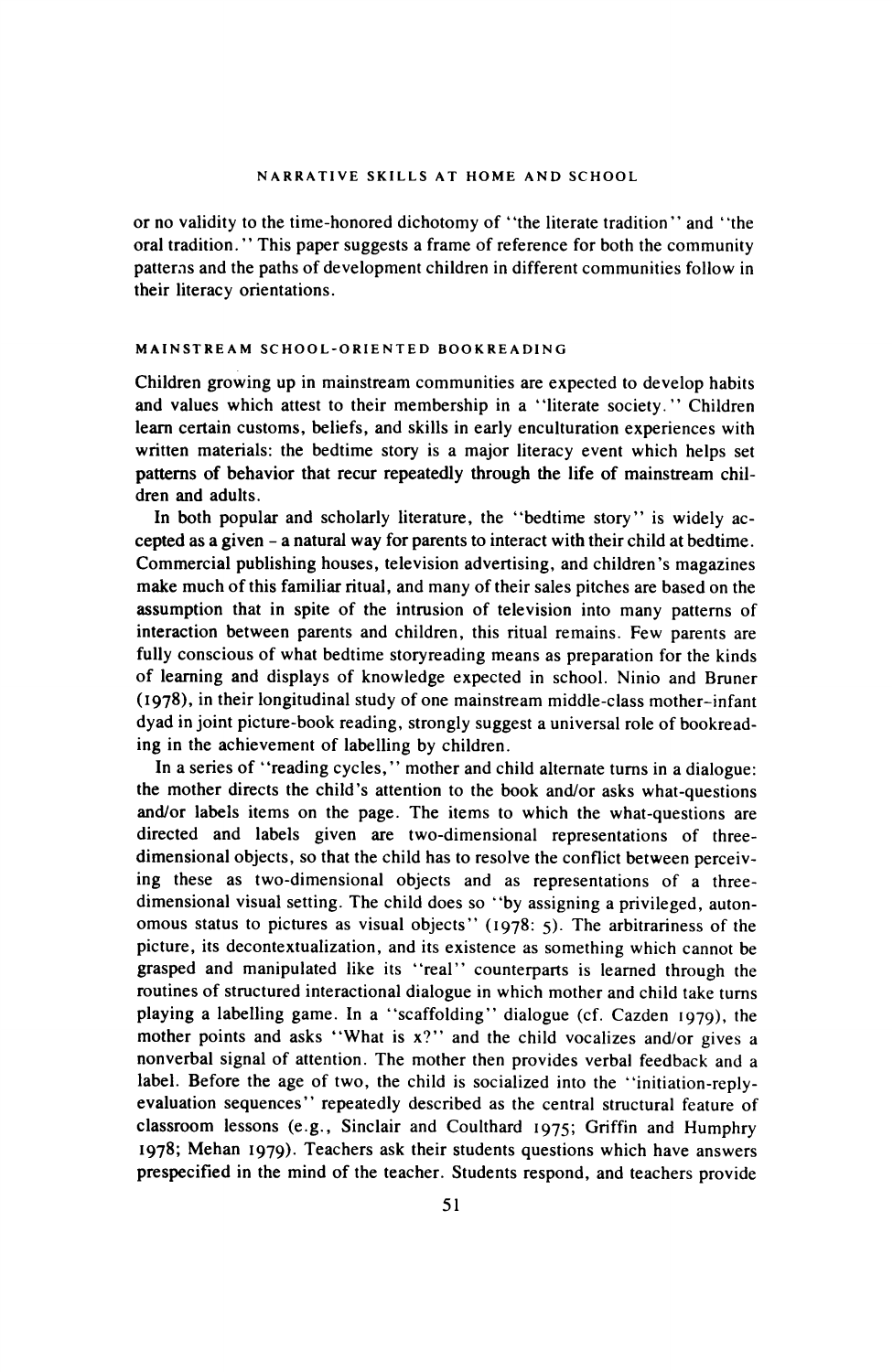**feedback, usually in the form of an evaluation. Training in ways of responding to this pattern begins very early in the labelling activities of mainstream parents and children.** 

# **Maintown ways**

**This patterning of "incipient literacy" (Scollon and Scollon I979) is similar in many ways to that of the families of fifteen primary-level school teachers in Maintown, a cluster of middle-class neighborhoods in a city of the Piedmont Carolinas. These families (all of whom identify themselves as "typical," "middle-class," or "mainstream,") had preschool children, and the mother in each family was either teaching in local public schools at the time of the study (early 1970s), or had taught in the academic year preceding participation in the study. Through a research dyad approach, using teacher-mothers as researchers with the ethnographer, the teacher-mothers audio-recorded their children's interactions in their primary network - mothers, fathers, grandparents, maids, siblings, and frequent visitors to the home. Children were expected to learn the following rules in literacy events in these nuclear households:** 

- **(i) As early as six months of age, children give attention to books and**  information derived from books. Their rooms contain bookcases and are **decorated with murals, bedspreads, mobiles, and stuffed animals which represent characters found in books. Even when these characters have their origin in television programs, adults also provide books which either repeat or extend the characters' activities on television.**
- **(2) Children, from the age of six months, acknowledge questions about books. Adults expand nonverbal responses and vocalizations from infants into fully formed grammatical sentences. When children begin to verbalize about the contents of books, adults extend their questions from simple requests for labels (What's that? Who's that?) to ask about the attributes of these items (What does the doggie say? What color is the ball?)**
- **(3) From the time they start to talk, children respond to conversational allusions to the content of books; they act as question-answerers who have a knowledge of books. For example, a fuzzy black dog on the street is likened by an adult to Blackie in a child's book: "Look, there's a Blackie. Do you think he's looking for a boy?" Adults strive to maintain with children a running commentary on any event or object which can be book-related, thus modelling for them the extension of familiar items and events from books to new situational contexts.**
- **(4) Beyond two years of age, children use their knowledge of what books do to legitimate their departures from "truth. " Adults encourage and reward "book talk,'" even when it is not directly relevant to an ongoing conversation. Children are allowed to suspend reality, to tell stories which are not true, to ascribe fiction-like features to everyday objects.**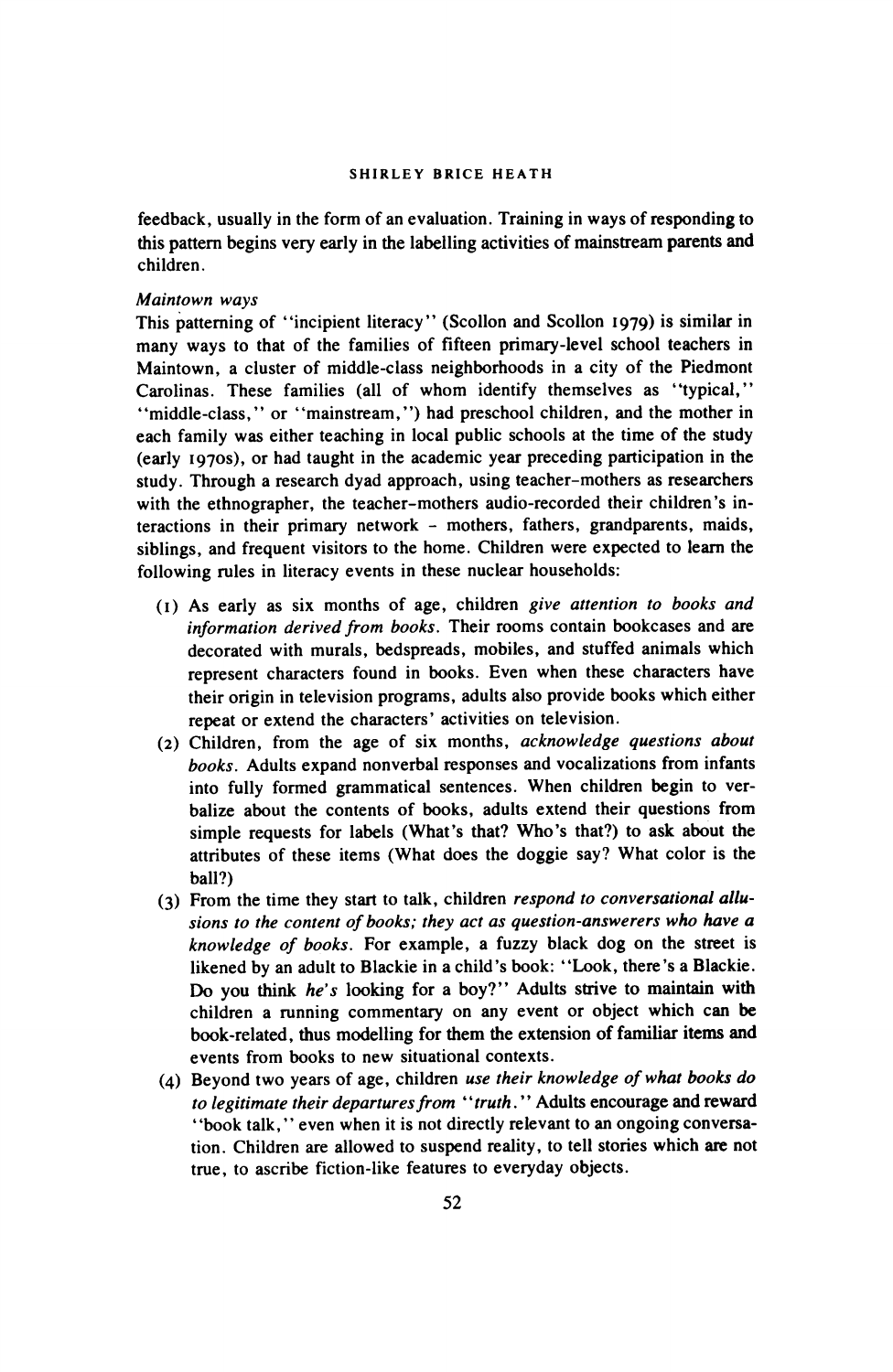- **(5) Preschool children accept book and book-related activities as entertainment. When preschoolers are "captive audiences" (e.g., waiting in a doctor's office, putting a toy together, or preparing for bed), adults reach for books. If there are no books present, they talk about other objects as though they were pictures in books. For example, adults point to items, and ask children to name, describe, and compare them to familiar objects in their environment. Adults often ask children to state their likes or dislikes, their view of events, and so forth, at the end of the captive audience period. These affective questions often take place while the next activity is already underway (e.g., moving toward the doctor's office, putting the new toy away, or being tucked into bed), and adults do not insist on answers.**
- **(6) Preschoolers announce their ownfactual andfictive narratives unless they are given in response to direct adult elicitation. Adults judge as most acceptable those narratives which open by orienting the listener to setting and main character. Narratives which are fictional are usually marked by formulaic openings, a particular prosody, or the borrowing of episodes in story books.**
- **(7) When children are about three years old, adults discourage the highly interactive participative role in bookreading children have hitherto played and children listen and wait as an audience. No longer does either adult or child repeatedly break into the story with questions and comments. Instead, children must listen, store what they hear, and on cue from the adult, answer a question. Thus, children begin to formulate "practice" questions as they wait for the break and the expected formulaic-type questions from the adult. It is at this stage that children often choose to "read" to adults rather than to be read to.**

**A pervasive pattern of all these features is the authority which books and bookrelated activities have in the lives of both the preschoolers and members of their primary network. Any initiation of a literacy event by a preschooler makes an interruption, an untruth, a diverting of attention from the matter at hand (whether it be an uneaten plate of food, a messy room, or an avoidance of going to bed) acceptable. Adults jump at openings their children give them for pursuing talk about books and reading.** 

**In this study, writing was found to be somewhat less acceptable as an "anytime activity," since adults have rigid rules about times, places, and materials for writing. The only restrictions on bookreading concern taking good care of books: they should not be wet, torn, drawn on, or lost. In their talk to children about books, and in their explanations of why they buy children's books, adults link school success to "learning to love books," "learning what books can do for you," and "learning to entertain yourself and to work independently." Many of the adults also openly expressed a fascination with children's books "nowa-**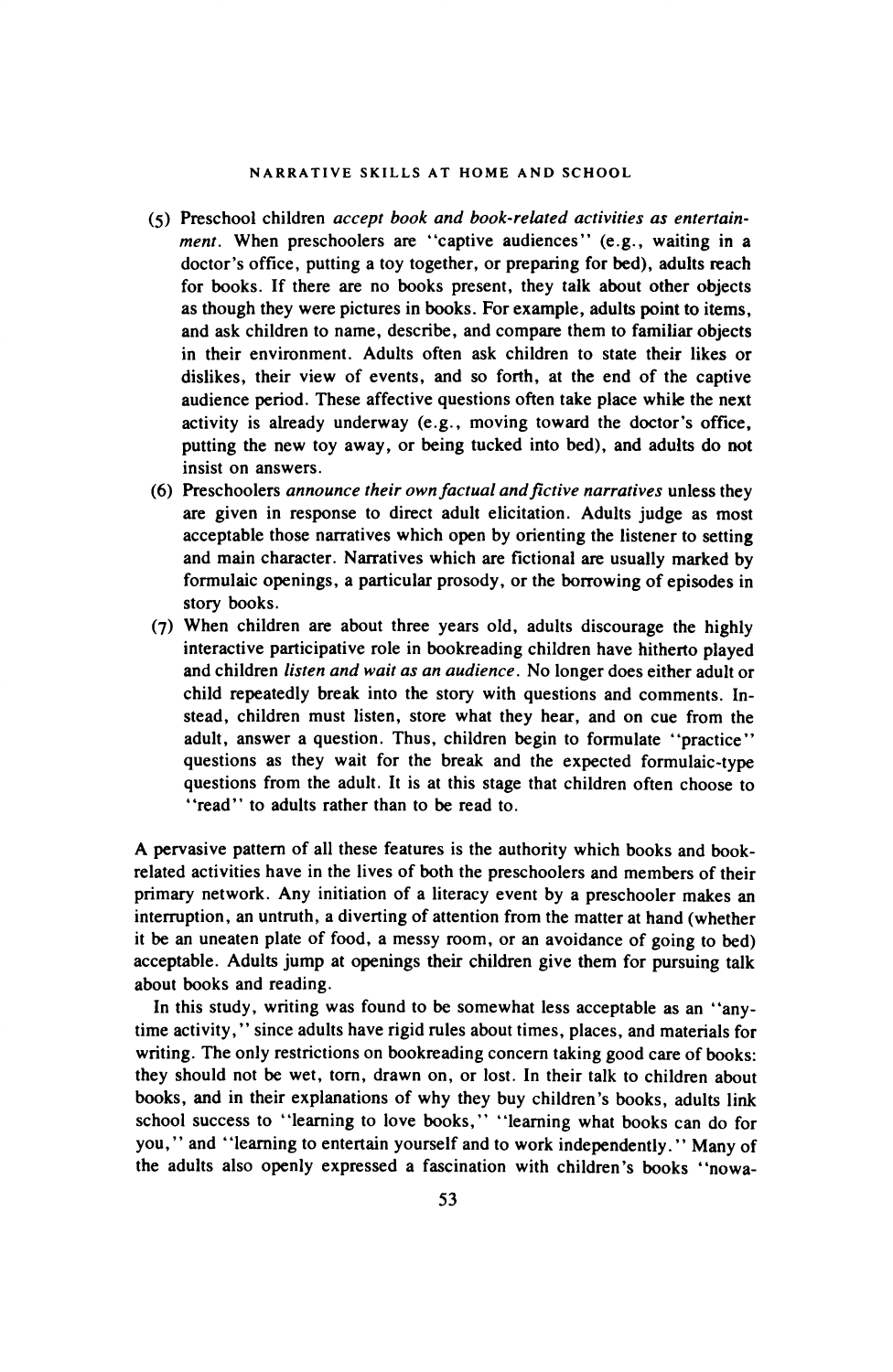**days.'" They generally judged them as more diverse, wide-ranging, challenging, and exciting than books they had as children.** 

**The mainstream pattern. A close look at the way bedtime story routines in Maintown taught children how to take meaning from books raises a heavy sense of the familiar in all of us who have acquired mainstream habits and values. Throughout a lifetime, any school-successful individual moves through the same processes described above thousands of times. Reading for comprehension involves an internal replaying of the same types of questions adults ask children of bedtime stories. We seek what-explanations, asking what the topic is, establishing it as predictable and recognizing it in new situational contexts by classifying and categorizing it in our mind with other phenomena. The what-explanation is replayed in learning to pick out topic sentences, write outlines, and answer standardized tests which ask for the correct titles to stories, and so on. In learning to read in school, children move through a sequence of skills designed to teach what-explanations. There is a tight linear order of instruction which recapitulates the bedtime story pattern of breaking down the story into small bits of information and teaching children to handle sets of related skills in isolated sequential hierarchies.** 

**In each individual reading episode in the primary years of schooling, children must move through what-explanations before they can provide reason-explanations or affective commentaries. Questions about why a particular event occurred or why a specific action was right or wrong come at the end of primary-level reading lessons, just as they come at the end of bedtime stories. Throughout the primary grade levels, what-explanations predominate, reason-explanations come with increasing frequency in the upper grades, and affective comments most often come in the extra-credit portions of the reading workbook or at the end of the list of suggested activities in text books across grade levels. This sequence characterizes the total school career. High school freshmen who are judged poor in compositional and reading skills spend most of their time on whatexplanations and practice in advanced versions of bedtime story questions and answers. They are given little or no chance to use reason-giving explanations or assessments of the actions of stories. Reason-explanations result in configurational rather than hierarchical skills, are not predictable, and thus do not present content with a high degree of redundancy. Reason-giving explanations tend to rely on detailed knowledge of a specific domain. This detail is often unpredictable to teachers, and is not as highly valued as is knowledge which covers a particular area of knowledge with less detail but offers opportunity for extending the knowledge to larger and related concerns. For example, a prmary-level student whose father owns a turkey farm may respond with reason-explanations to a story about a turkey. His knowledge is intensive and covers details perhaps not known to the teacher and not judged as relevant to the story. The knowledge is unpredictable and questions about it do not continue to repeat the common core**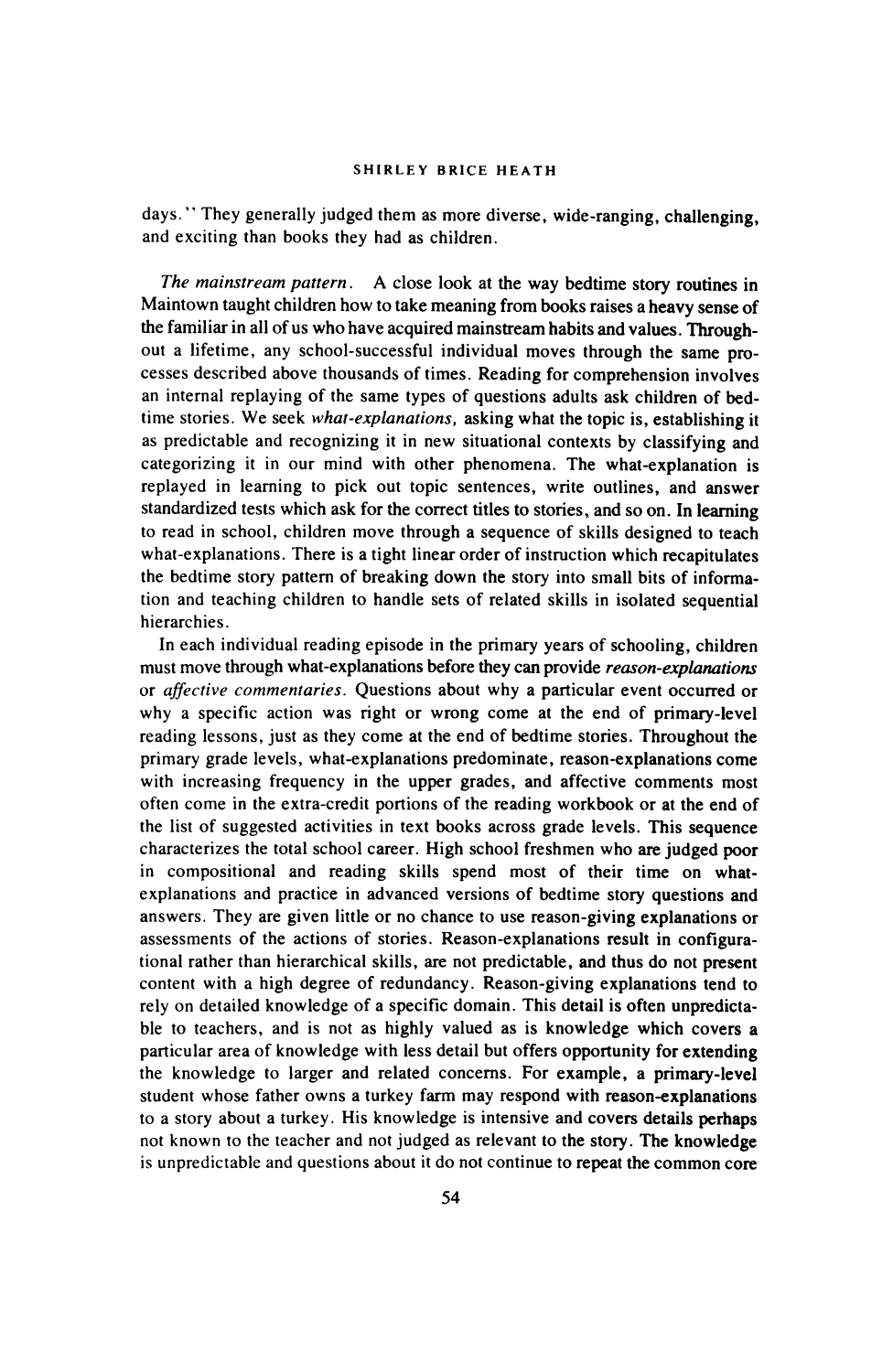**of content knowledge of the story. Thus such configured knowledge is encouraged only for the "extras" of reading - an extra-credit oral report or a creative picture and story about turkeys. This kind of knowledge is allowed to be used once the hierarchical what-explanations have been mastered and displayed in a particular situation and, in the course of one's academic career, only when one has shown full mastery of the hierarchical skills and subsets of related skills which underlie what-explanations. Thus, reliable and successful participation in the ways of taking from books that teachers view as natural must, in the usual school way of doing things, precede other ways of taking from books.** 

**These various ways of taking are sometimes referred to as "cognitive styles" or "learning styles." It is generally accepted in the research literature that they are influenced by early socialization experiences and correlated with such features of the society in which the child is reared as social organization, reliance on authority, male-female roles, and so on. These styles are often seen as two contrasting types, most frequently termed "field independent-field dependent" (Witkin et al. i966) or "analytic-relational" (Kagan, Sigel, and Moss I963; Cohen I968, I969, 1971). The analytic field-independent style is generally presented as that which correlates positively with high achievement and general academic and social success in school. Several studies discuss ways in which this style is played out in school - in preferred ways of responding to pictures and written text and selecting from among a choice of answers to test items.** 

**Yet, we know little about how behaviors associated with either of the dichotomized cognitive styles (field-dependent/relational and field-independent/ analytic) were learned in early patterns of socialization. To be sure, there are vast individual differences which may cause an individual to behave so as to be categorized as having one or the other of these learning styles. But much of the literature on learning styles suggests a preference for one or the other is learned in the social group in which the child is reared and in connection with other ways of behaving found in that culture. But how is a child socialized into an analytic/ field-independent style? What kinds of interactions does he enter into with his parents and the stimuli of his environment which contribute to the development of such a style of learning? How do these inteiactions mold selective attention practices such as "sensitivity to parts of objects, ' "awareness of obscure, abstract, nonobvious features, " and identification of "abstractions based on the features of items" (Cohen 1969: 844-45)? Since the predominant stimuli used in school to judge the presence and extent of these selective attention practices are written materials, it is clear that the literacy orientation of preschool children is central to these questions.** 

**The foregoing descriptions of how Maintown parents socialize their children into a literacy orientation fit closely those provided by Scollon and Scollon for their own child Rachel. Through similar practices, Rachel was "literate before she learned to read" (1979: 6). She knew, before the age of two, how to focus on a book and not on herself. Even when she told a story about herself, she moved**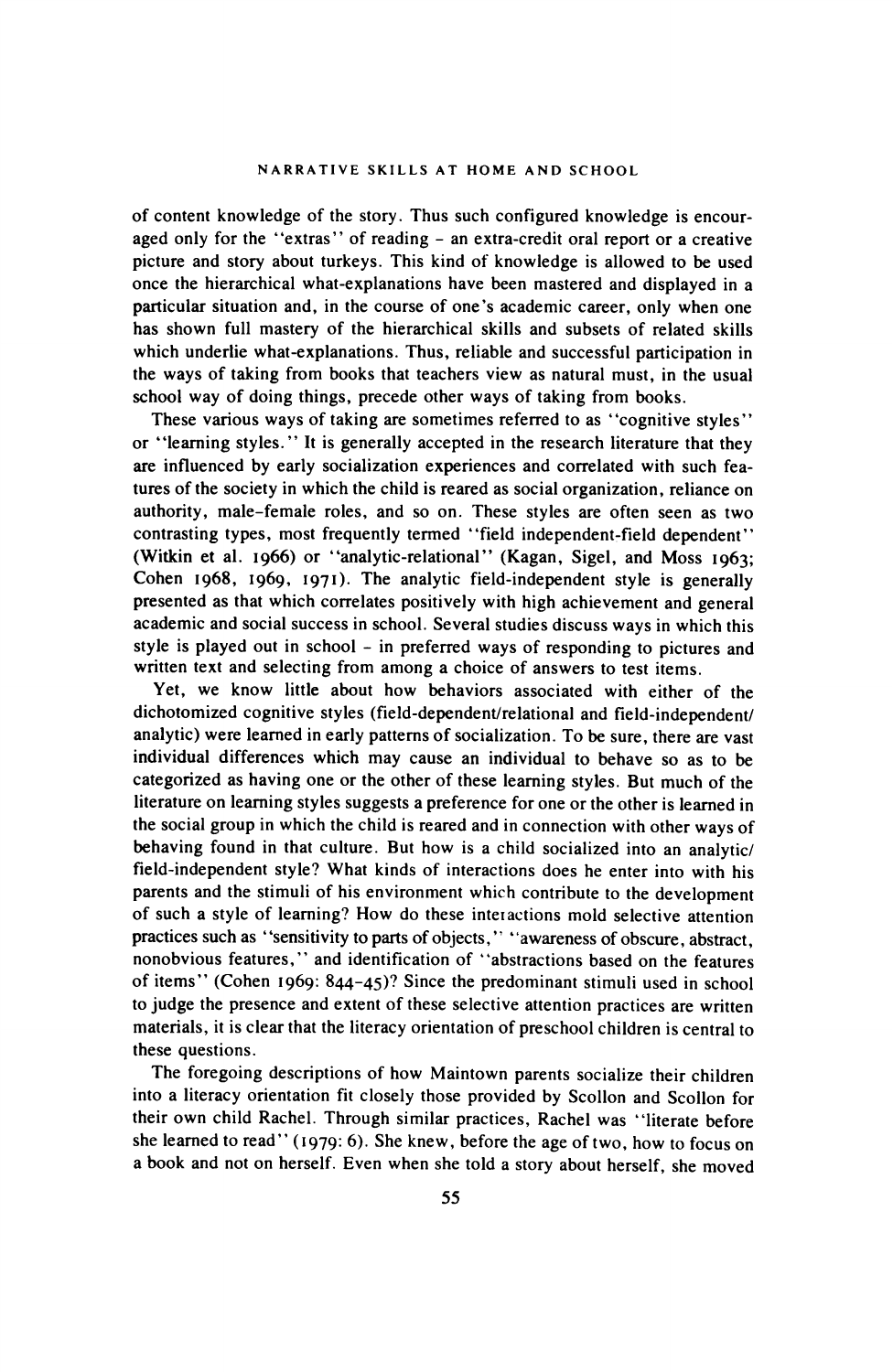**herself out of the text and saw herself as author, as someone different from the central character of her story. She learned to pay close attention to the parts of objects, to name them, and to provide a running commentary on features of her environment. She learned to manipulate the contexts of items, her own activities, and language to achieve book-like, decontextualized, repeatable effects (such as puns). Many references in her talk were from written sources; others were modelled on stories and questions about these stories. The substance of her knowledge, as well as her ways of framing knowledge orally, derived from her familiarity with books and bookreading. No doubt, this development began by labelling in the dialogue cycles of reading (Ninio and Bruner 1978), and it will continue for Rachel in her preschool years along many of the same patterns described by Cochran-Smith (I98i) for a mainstream nursery school. There teacher and students negotiated story-reading through the scaffolding of teachers' questions and running commentaries which replayed the structure and sequence of story-reading learned in their mainstream homes.** 

**Close analyses of how mainstream school-oriented children come to learn to take from books at home suggest that such children learn not only how to take meaning from books, but also how to talk about it. In doing the latter, they repeatedly practice routines which parallel those of classroom interaction. By the time they enter school, they have had continuous experience as informationgivers; they have learned how to perform in those interactions which surround literate sources throughout school. They have had years of practice in interaction situations that are the heart of reading - both learning to read and reading to learn in school. They have developed habits of performing which enable them to run through the hierarchy of preferred knowledge about a literate source and the appropriate sequence of skills to be displayed in showing knowledge of a subject. They have developed ways of decontextualizing and surrounding with explanatory prose the knowledge gained from selective attention to objects.** 

**They have learned to listen, waiting for the appropriate cue which signals it is their turn to show off this knowledge. They have learned the rules for getting certain services from parents (or teachers) in the reading interaction (Merritt 1979). In nursery school, they continue to practice these interaction patterns in a group rather than in a dyadic situation. There they learn additional signals and behaviors necessary for getting a turn in a group, and responding to a central reader and to a set of centrally defined reading tasks. In short, most of their waking hours during the preschool years have enculturated them into: (i) all those habits associated with what-explanations, (2) selective attention to items of the written text, and (3) appropriate interactional styles for orally displaying all the know-how of their literate orientation to the environment. This learning has been finely tuned and its habits are highly interdependent. Patterns of behaviors learned in one setting or at one stage reappear again and again as these children learn to use oral and written language in literacy events and to bring their knowledge to bear in school-acceptable ways.**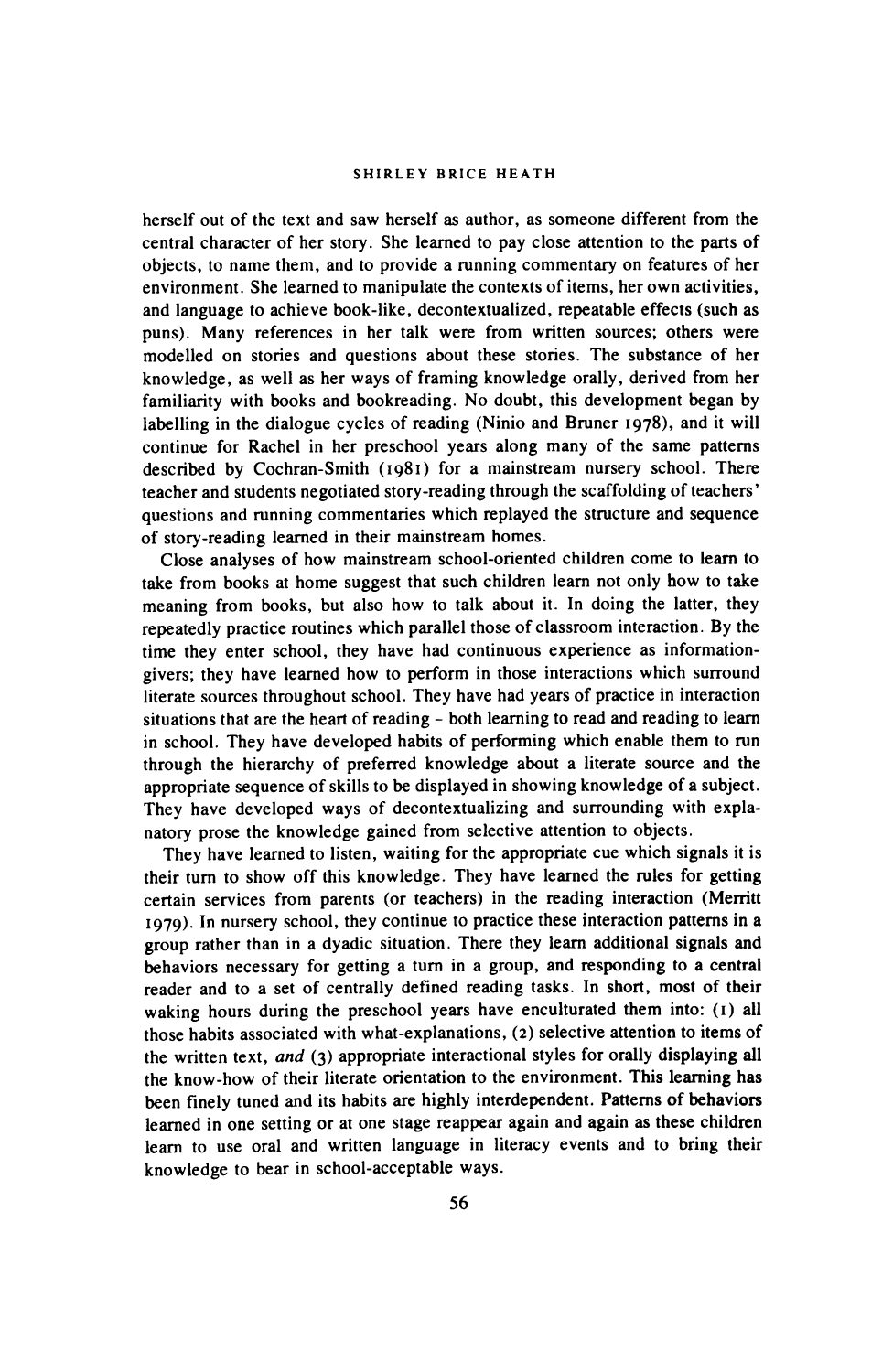# **ALTERNATIVE PATTERNS OF LITERACY EVENTS**

**But what corresponds to the mainstream pattern of learning in communities that do not have this finely tuned, consistent, repetitive, and continuous pattern of training? Are there ways of behaving which achieve other social and cognitive aims in other sociocultural groups?** 

**The data below are summarized from an ethnography of two communities - Roadville and Trackton - located only a few miles from Maintown's neighborhoods in the Piedmont Carolinas. Roadville is a white working-class community of families steeped for four generations in the life of the textile mill. Trackton is a working-class black community whose older generations have been brought up on the land, either farming their own land or working for other landowners. However, in the past decade, they have found work in the textile mills. Children of both communities are unsuccessful in school; yet both communities place a high value on success in school, believing earnestly in the personal and vocational rewards school can bring and urging their children "to get ahead" by doing well in school. Both Roadville and Trackton are literate communities in the sense that the residents of each are able to read printed and written materials in their daily lives, and on occasion they produce written messages as part of the total pattern of communication in the community. In both communities, children go to school with certain expectancies of print and, in Trackton especially, children have a keen sense that reading is something one does to learn something one needs to know (Heath ig80). In both groups, residents turn from spoken to written uses of language and vice versa as the occasion demands, and the two modes of expression seem to supplement and reinforce each other. Nonetheless there are radical differences between the two communities in the ways in which children and adults interact in the preschool years; each of the two communities also differs from Maintown. Roadville and Trackton view children's learning of**  language from two radically different perspectives: in Trackton, children "learn **to talk," in Roadville, adults "teach them how to talk."** 

# **Roadville**

**In Roadville, babies are brought home from the hospital to rooms decorated with colorful, mechanical, musical, and literacy-based stimuli. The walls are decorated with pictures based on nursery rhymes, and from an early age, children are held and prompted to "see" the wall decorations. Adults recite nursery rhymes as they twirl the mobile made of nursery-rhyme characters. The items of the child's environment promote exploration of colors, shapes, and textures: a stuffed ball with sections of fabrics of different colors and textures is in the crib; stuffed animals vary in texture, size, and shape. Neighbors, friends from church, and relatives come to visit and talk to the baby, and about him to those who will listen. The baby is fictionalized in the talk to him: "But this baby wants to go to sleep, doesn't he? Yes, see those little eyes gettin' heavy." As the child grows**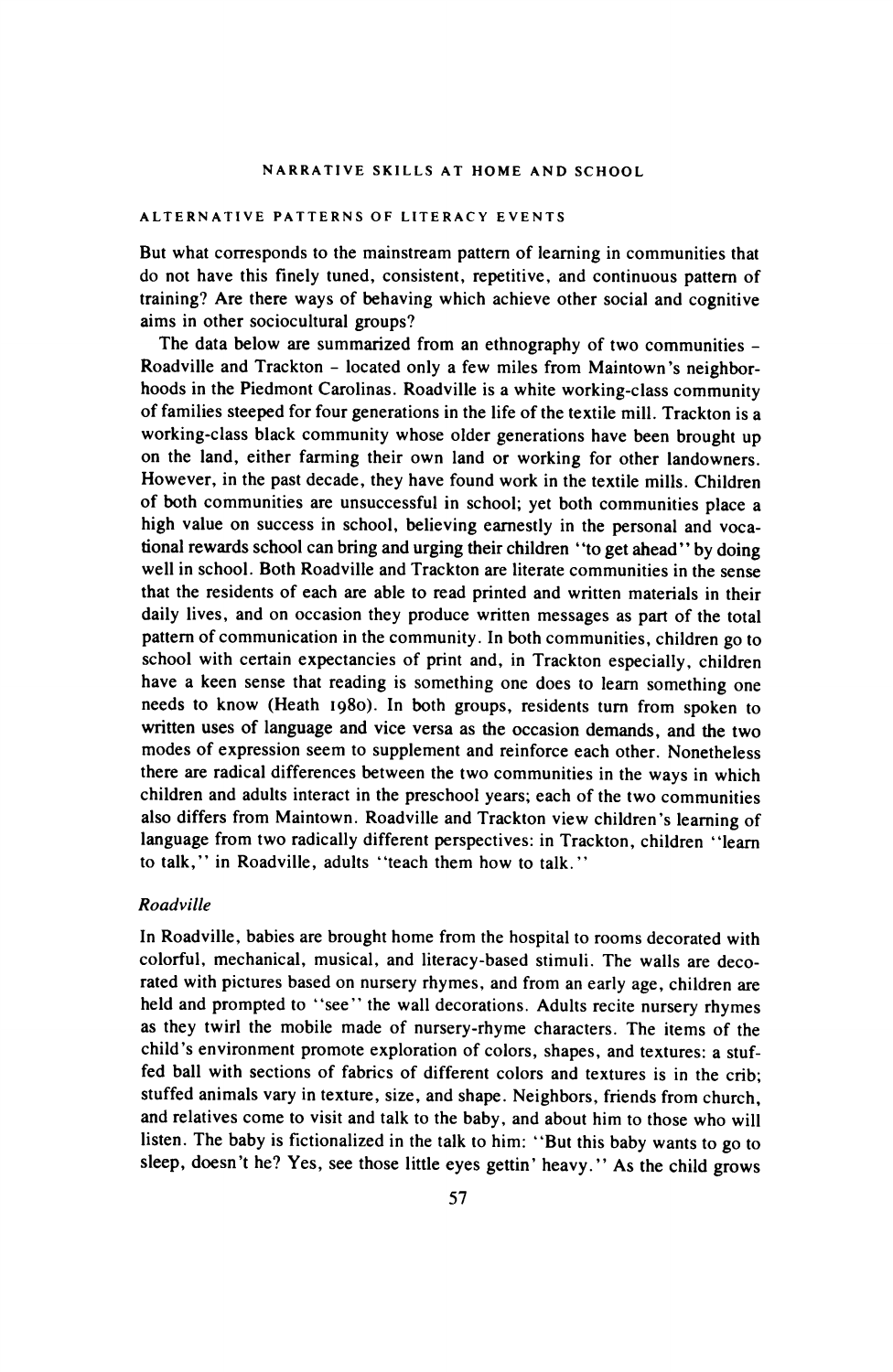**older, adults pounce on word-like sounds and turn them into "words," repeating the "words," and expanding them into well-formed sentences. Before they can talk, children are introduced to visitors and prompted to provide all the expected politeness formulas, such as "Bye-bye," "Thank you," and so forth. As soon as they can talk, children are reminded about these formulas, and book or television characters known to be "polite" are involved as reinforcement.** 

**In each Roadville home, preschoolers first have cloth books, featuring a single object on each page. They later acquire books which provide sounds, smells, and different textures or opportunities for practicing small motor skills (closing zippers, buttoning buttons, etc.). A typical collection for a two-year-old consisted of a dozen or so books - eight featured either the alphabet or numbers, others were books of nursery rhymes, simplified Bible stories, or "real-life" stories about boys and girls (usually taking care of their pets or exploring a particular feature of their environment). Books based on Sesame Street characters were favorite gifts for three- and four-year-olds.** 

**Reading and reading-related activities occur most frequently before naps or at bedtime in the evening. Occasionally an adult or older child will read to a fussy child while the mother prepares dinner or changes a bed. On weekends, fathers sometimes read with their children for brief periods of time, but they generally prefer to play games or play with the children's toys in their interactions. The following episode illustrates the language and social interactional aspects of these bedtime events; the episode takes place between Wendy (2;3 at the time of this episode) and Aunt Sue who is putting her to bed.** 

**[Aunt Sue (AS) picks up book, while Wendy (W) crawls about the floor, ostensibly looking for something]** 

**W: uh uh** 

**AS: Wendy, we're gonna read, uh, read this story, come on, hop up here on this bed.** 

**[Wendy climbs up on the bed, sits on top of the pillow, and picks up her teddy bear]** 

**[Aunt Sue opens book, points to puppy]** 

**AS: Do you remember what this book is about? See the puppy? What does the puppy do?** 

**[Wendy plays with the bear, glancing occasionally at pages of the book, as Aunt Sue turns. Wendy seems to be waiting for something in the book]** 

- **AS: See the puppy? I Aunt Sue points to the puppy in the book and looks at Wendy to see if she is watching]**
- **W: uh huh, yea, yes ma'am**
- **AS: Puppy sees the ant, he's a li'l**

**[Wendy drops the bear and turns to book.]** 

**fellow. Can you see that ant? Puppy has a little ball.**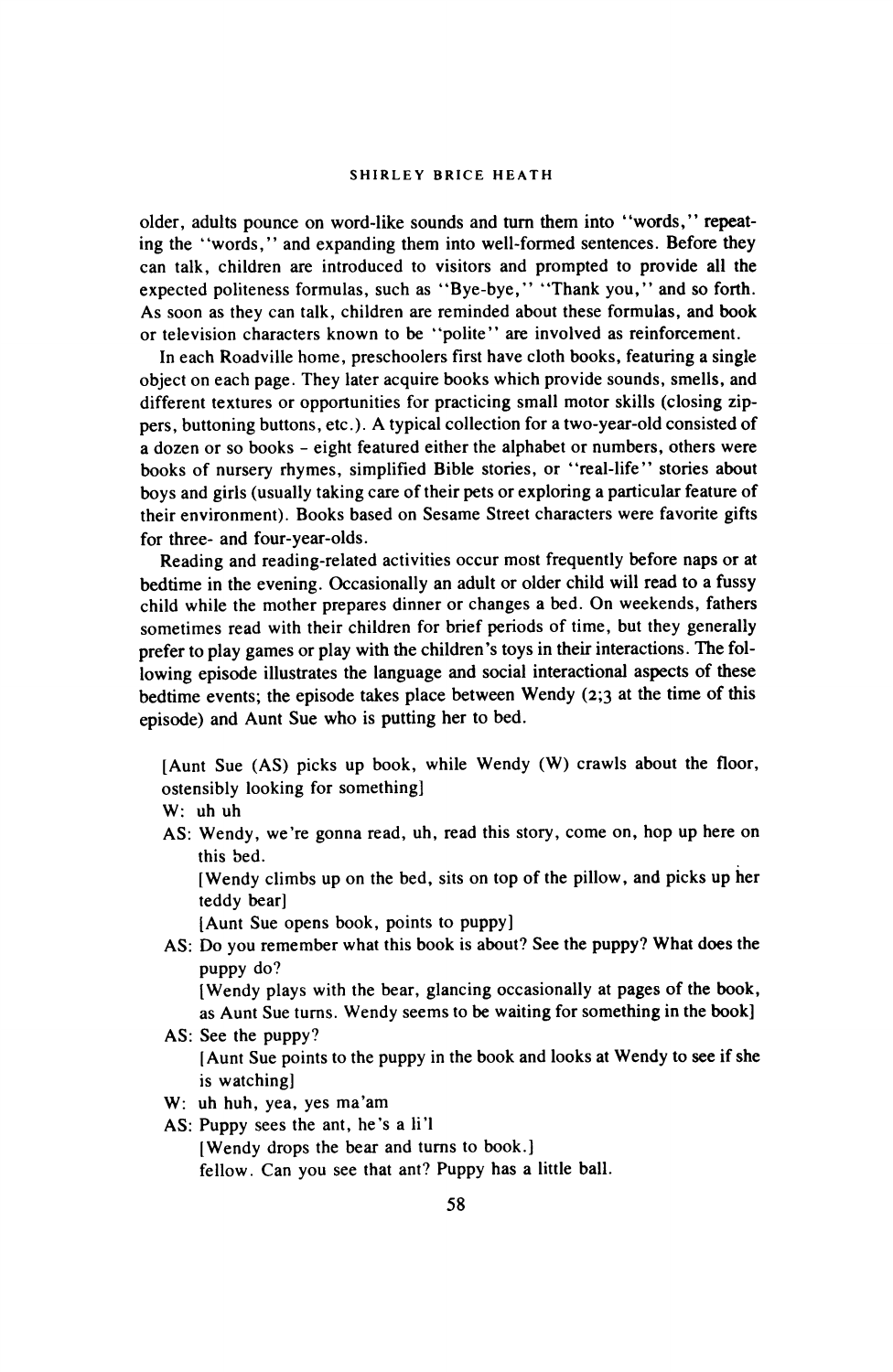**W: ant bite puppy** 

**[Wendy points to ant, pushing hard on the book]** 

- **AS: No, the ant won't bite the puppy, the (turns page] puppy wants to play with the ant, see? [Wendy tries to turn the page back; AS won't let her, and Wendy starts to**
- **squirm and fuss] AS: Look here, here's someone else, the puppy [Wendy climbs down off the bed and gets another book]**
- **W: read this one**
- **AS: Okay, you get back up here now. [Wendy gets back on bed]**
- **AS: This book is your ABC book. See the A, look, here, on your spread, there's an A. You find the A. [The second book is a cloth book, old and tattered, and long a favorite of Wendy's. It features an apple on the cover, and its front page has an ABC block and ball. Through the book, there is a single item on each page, with a large representation of the first letter of the word commonly used to name the item. As AS tums the page, Wendy begins to crawl about on her quilt, which shows ABC blocks interspersed with balls and apples. Wendy points to each of the A's on the blanket and begins talking to herself. AS reads the book, looks up, and sees Wendy pointing to the A's in her quilt.]**
- **AS: That's an A, can you find the A on your blanket?**
- **W: there it is, this one, there's the hole too. [pokes her finger through a place where the threads have broken in the quilting]**
- **AS: [AS points to ball in book] Stop that, find the ball, see, here's another ball.**

**This episode characterizes the early orientation of Roadville children to the written word. Bookreading time focuses on letters of the alphabet, numbers, names of basic items pictured in books, and simplified retellings of stories in the words of the adult. If the content or story plot seems too complicated for the child, the adult tells the story in short, simple sentences, frequently laced with requests that the child give what-explanations.** 

**Wendy's favorite books are those with which she can participate: that is, those to which she can answer, provide labels, point to items, give animal sounds, and**  "read" the material back to anyone who will listen to her. She memorizes the **passages and often knows when to turn the pages to show that she is "reading." She holds the book in her lap, starts at the beginning, and often reads the title, "Puppy. "** 

**Adults and children use either the title of the book or phrases such as "the book about a puppy" to refer to reading material. When Wendy acquires a new book, adults introduce the book with phrases such as "This is a book about a duck, a little yellow duck. See the duck. Duck goes quack quack.'" On introducing a book, adults sometimes ask the child to recall when they have seen a "real"**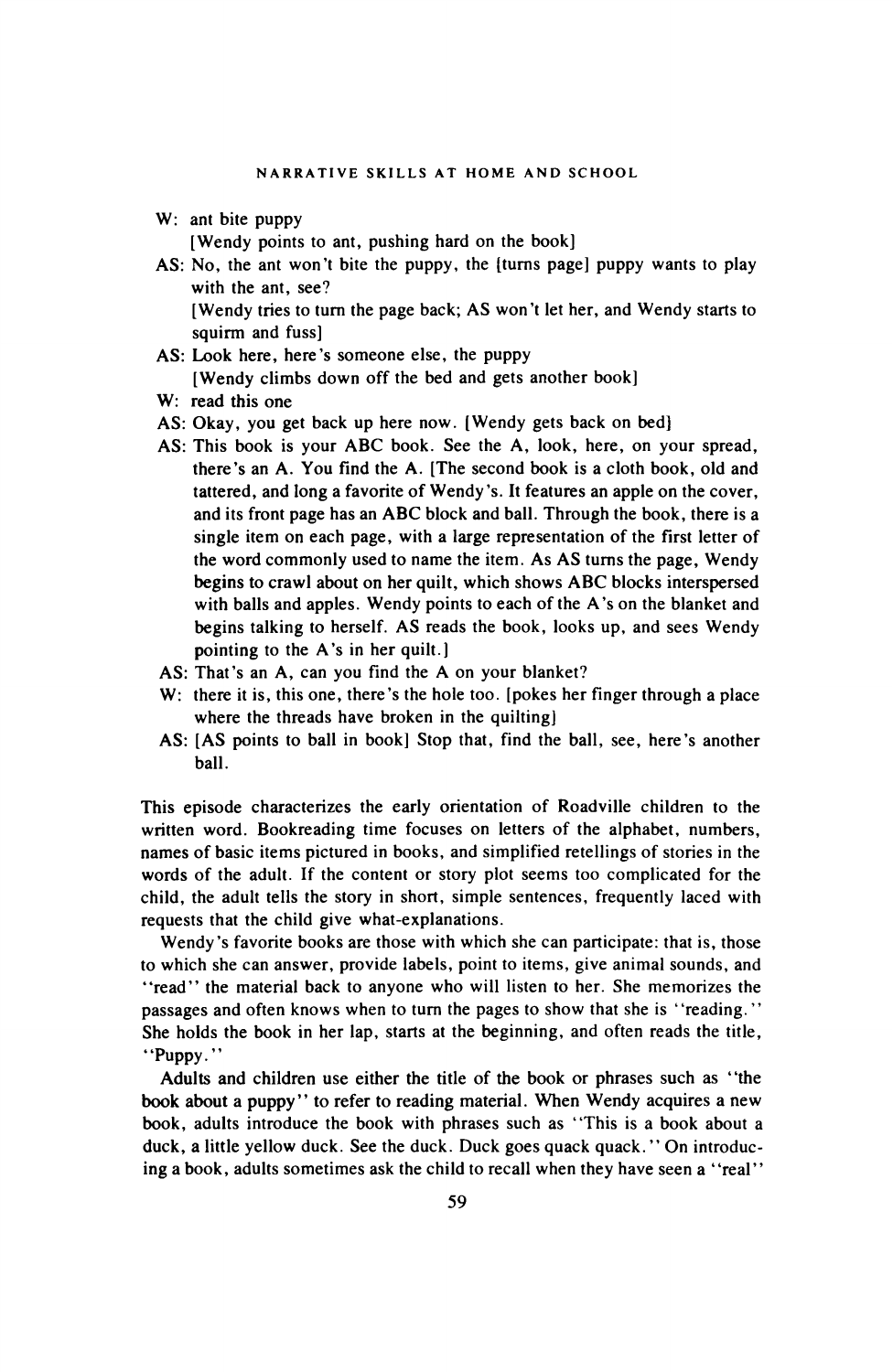**specimen such as that one treated in the book: "Remember the duck on the College lake?" The child often shows no sign of linking the yellow fluffy duck in the book with the large brown and grey mallards on the lake, and the adult makes no efforts to explain that two such disparate looking objects go by the same name.** 

**As Wendy grows older, she wants to '"talk" during the long stories, Bible stories, and carry out the participation she so enjoyed with the alphabet books. However, by the time she reaches three and a half, Wendy is restrained from such wide-ranging participation. When she interrupts, she is told:** 

**Wendy, stop that, you be quiet when someone is reading to you. You listen; now sit still and be quiet.** 

**Often Wendy immediately gets down and runs away into the next room saying "'no, no.'" When this happens, her father goes to get her, pats her bottom, and puts her down hard on the sofa beside him. "Now you're gonna leam to listen." During the third and fourth years, this pattern occurs more and more frequently; only when Wendy can capture an aunt who does not visit often does she bring out the old books and participate with them. Otherwise, parents, Aunt Sue, and other adults insist that she be read a story and that she "listen'" quietly.** 

**When Wendy and her parents watch television, eat cereal, visit the grocery store, or go to church, adults point out and talk about many types of written material. On the way to the grocery, Wendy (3;8) sits in the backseat, and when her mother stops at a corner, Wendy says "Stop." Her mother says "Yes, that's a stop sign." Wendy has, however, misread a yield sign as stop. Her mother offers no explanation of what the actual message on the sign is, yet when she comes to the sign, she stops to yield to an oncoming car. Her mother, when asked why she had not given Wendy the word "yield," said it was too hard, Wendy would not understand, and "it's not a word we use like stop."** 

**Wendy recognized animal cracker boxes as early as io months, and later, as her mother began buying other varieties, Wendy would see the box in the grocery store and yell "Cook cook." Her mother would say, "Yes, those are cookies. Does Wendy want a cookie?" One day Wendy saw a new type of cracker box, and screeched "Cook cook.'" Her father opened the box and gave Wendy a cracker and waited for her reaction. She started the "cookie," then took it to her mother, saying "You eat. " The mother joined in the game and said "Don't you want your cookie?" Wendy said "No cookie. You eat." "But Wendy, it's a cookie box, see?", and her mother pointed to the C of crackers on the box. Wendy paid no attention and ran off into another room.** 

**In Roadville's literacy events, the rules for cooperative discourse around print are repeatedly practiced, coached, and rewarded in the preschool years. Adults in Roadville believe that instilling in children the proper use of words and understanding of the meaning of the written word are important for both their educational and religious success. Adults repeat aspects of the learning of literacy**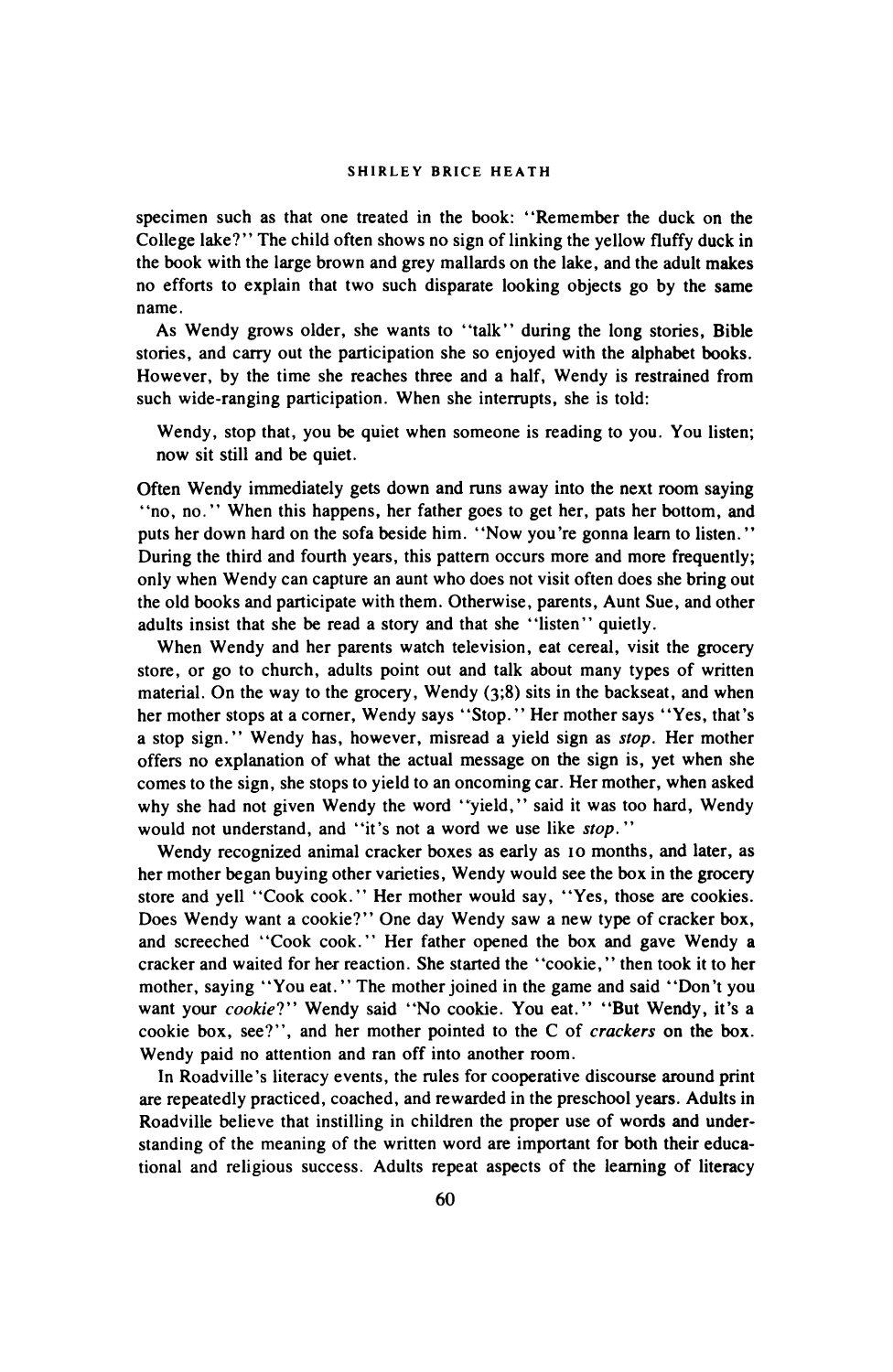**events they have known as children. In the words of one Roadville parent: "It**  was then that I began to learn . . . when my daddy kept insisting I *read* it, say it **right. It was then that I did right, in his view."** 

**The path of development for such performance can be described in three overlapping stages. In the first, children are introduced to discrete bits and pieces of books - separate items, letters of the alphabet, shapes, colors, and commonly represented items in books for children (apple, baby, ball, etc.). The latter are usually decontextualized, not pictured in their ordinary contexts, and they are represented in two-dimensional flat line drawings. During this stage, children must participate as predictable information-givers and respond to questions that ask for specific and discrete bits of information about the written matter. In these literacy events, specific features of the two-dimensional items in books which are different from their "real" counterparts are not pointed out. A ball in a book is flat; a duck in a book is yellow and fluffy; trucks, cars, dogs, and trees talk in books. No mention is made of the fact that such features do not fit these objects in reality. Children are not encouraged to move their understanding of books into other situational contexts or to apply it in their general knowledge of the world about them.** 

**In the second stage, adults demand an acceptance of the power of print to entertain, inform, and instruct. When Wendy could no longer participate by contributing her knowledge at any point in the literacy event, she learned to recognize bookreading as a performance. The adult exhibited the book to Wendy: she was to be entertained, to learn from the information conveyed in the material, and to remember the book's content for the sequential followup questioning, as opposed to ongoing cooperative participatory questions.** 

**In the third stage, Wendy was introduced to preschool workbooks which provided story information and was asked questions or provided exercises and games based on the content of the stories or pictures. Follow-the-number coloring books and preschool "push-out and paste" workbooks on shapes, colors, and letters of the alphabet reinforced repeatedly that the written word could be taken apart into small pieces and one item linked to another by following rules. She had practice in the linear, sequential nature of books: begin at the beginning, stay in the lines for coloring, draw straight lines to link one item to another, write your answers on lines, keep your letters straight, match the cutout letter to diagrams of letter shapes.** 

**The differences between Roadville and Maintown are substantial. Roadville adults do not extend either the content or the habits of literacy events beyond bookreading. They do not, upon seeing an item or event in the real world, remind children of a similar event in a book and launch a running commentary on similarities and differences. When a game is played or a chore done, adults do not use literate sources. Mothers cook without written recipes most of the time; if they use a recipe from a written source, they do so usually only after confirmation and alteration by friends who have tried the recipe. Directions to games are**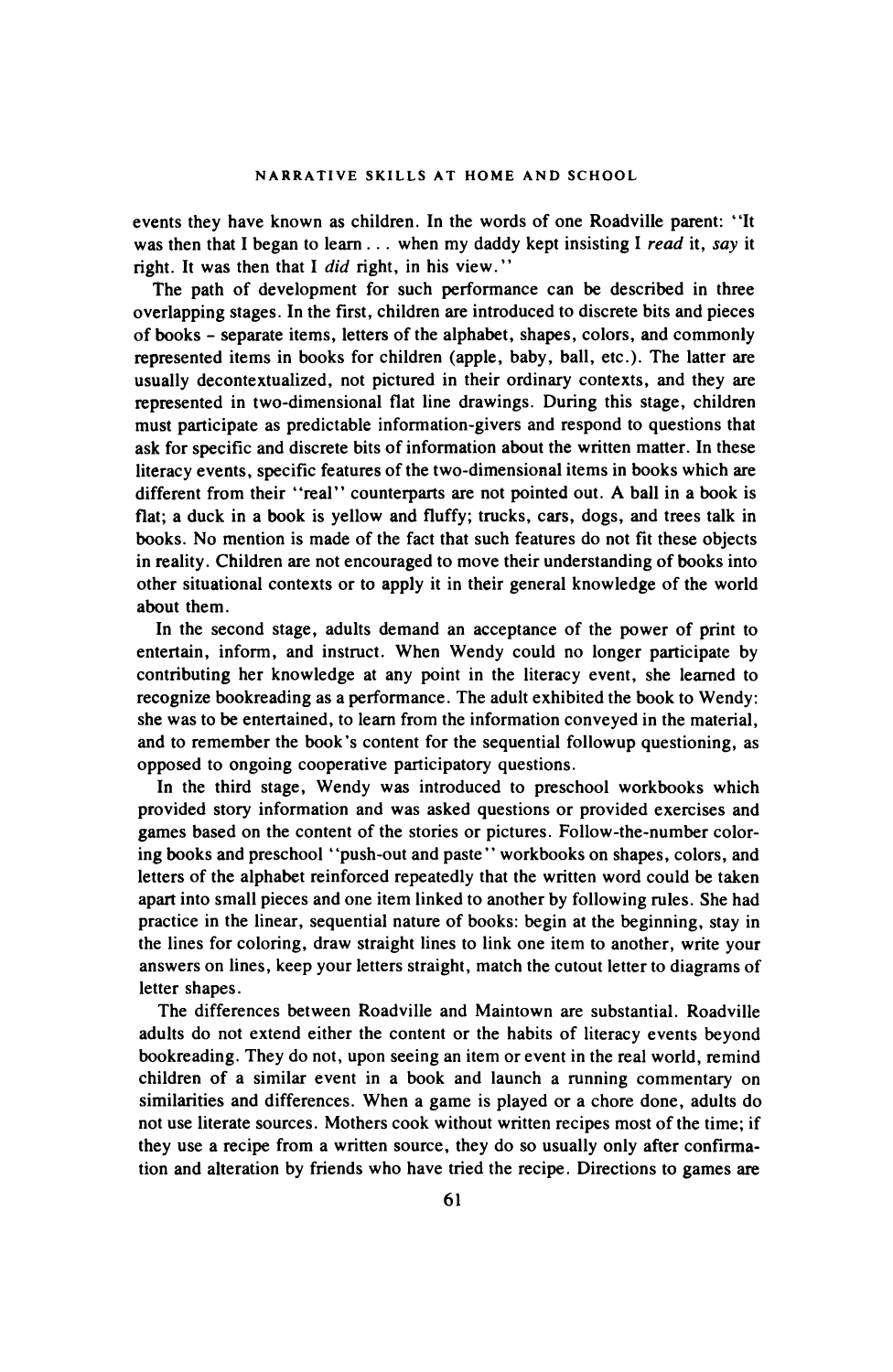**read, but not carefully followed, and they are not talked about in a series of questions and answers which try to establish their meaning. Instead, in the putting together of toys or the playing of games, the abilities or preferences of one party prevail. For example, if an adult knows how to put a toy together, he does so; he does not talk about the process, refer to the written material and "translate" for the child, or try to sequence steps so the child can do it.3 Adults do not talk about the steps and procedures of how to do things; if a father wants his preschooler to learn to hold a miniature bat or throw a ball, he says "Do it this way." He does**  not break up "this way" into such steps as "Put your fingers around here," **"Keep your thumb in this position," "Never hold it above this line." Over and over again, adults do a task and children observe and try it, being reinforced only by commands such as "Do it like this," "Watch that thumb."** 

**Adults at tasks do not provide a running verbal commentary on what they are doing. They do not draw the attention of the child to specific features of the sequences of skills or the attributes of items. They do not ask questions of the child, except questions which are directive or scolding in nature, ("Did you bring the ball?" "Didn't you hear what I said?"). Many of their commands contain idioms which are not explained: "Put it up," or "'Put that away now" (meaning to put it in the place where it usually belongs), or "Loosen up," said to a four-year-old boy trying to learn to bat a ball. Explanations which move beyond the listing of names of items and their features are rarely offered by adults. Children do not ask questions of the type "But I don't understand. What is that?'" They appear willing to keep trying, and if there is ambiguity in a set of commands, they ask a question such as "You want me to do this?" (demonstrating their current efforts), or they try to find a way of diverting attention from the task at hand.** 

**Both boys and girls during their preschool years are included in many adult activities, ranging from going to church to fishing and camping. They spend a lot of time observing and asking for turns to try specific tasks, such as putting a worm on the hook or cutting cookies. Sometimes adults say "No, you're not old enough. " But if they agree to the child's attempt at the task, they watch and give directives and evaluations: "That's right, don't twist the cutter." "Turn like this.'" "'Don't try to scrape it up now, let me do that." Talk about the task does not segment its skills and identify them, nor does it link the particular task or item at hand to other tasks. Reason-explanations such as "If you twist the cutter, the cookies will be rough on the edge," are rarely given, or asked for.** 

**Neither Roadville adults nor children shift the context of items in their talk. They do not tell stories which fictionalize themselves or familiar events. They reject Sunday School materials which attempt to translate Biblical events into a modern-day setting. In Roadville, a story must be invited or announced by someone other than the storyteller, and only certain community members are designated good storytellers. A story is recognized by the group as a story about one and all. It is a true story, an actual event which occurred to either the**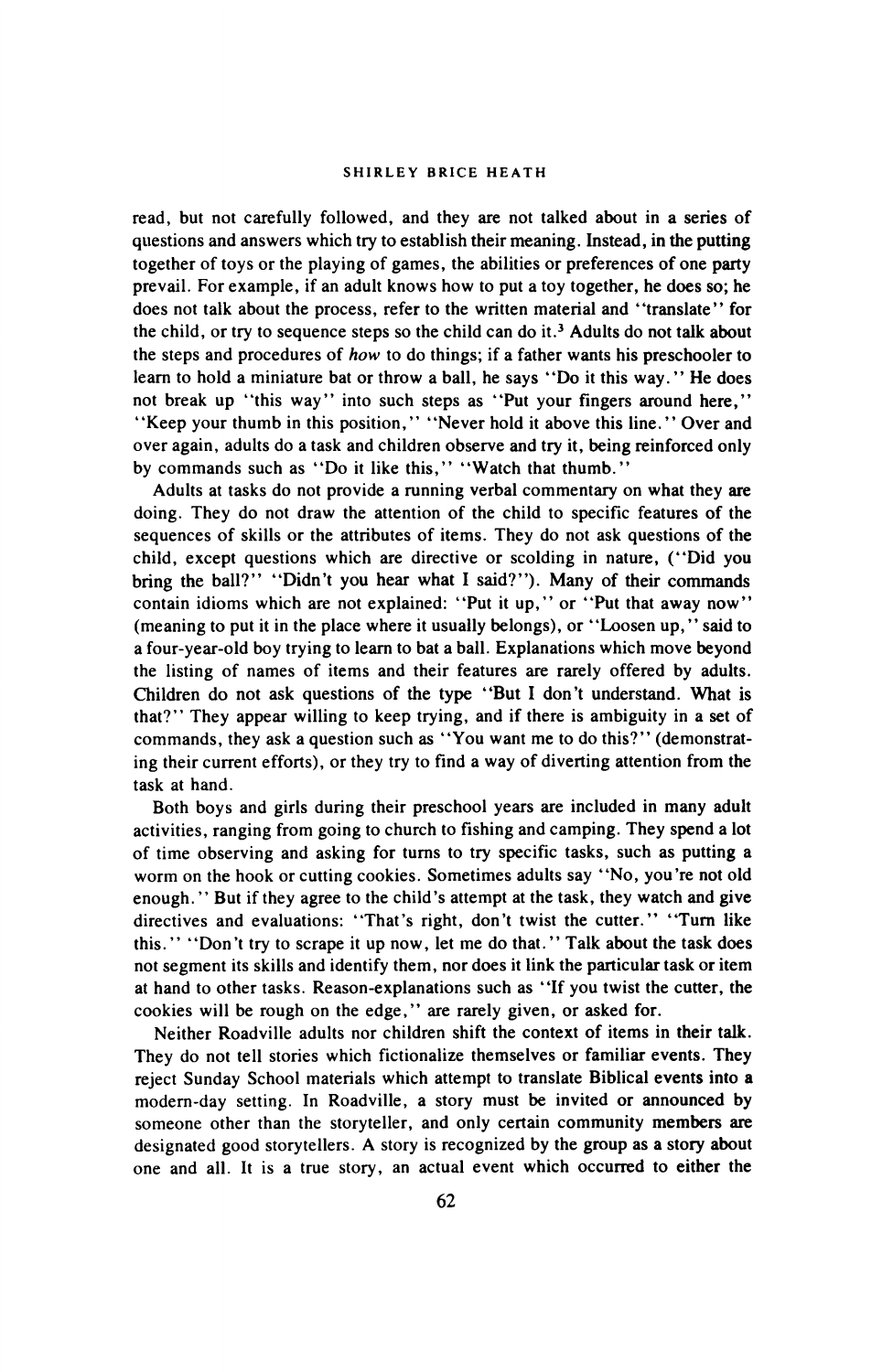**storyteller or to someone else present. The marked behavior of the storyteller and audience alike is seen as exemplifying the weaknesses of all and the need for persistence in overcoming such weaknesses. The sources of stories are personal experience. They are tales of transgressions which make the point of reiterating the expected norms of behavior of man, woman, fisherman, worker, and Christian. They are true to the facts of the event.** 

**Roadville parents provide their children with books; they read to them and ask questions about the books' contents. They choose books which emphasize nursery rhymes, alphabet learning, animals, and simplified Bible stories, and they require their children to repeat from these books and to answer formulaic questions about their contents. Roadville adults also ask questions about oral stories which have a point relevant to some marked behavior of a child. They use proverbs and summary statements to remind their children of stories and to call on them for simple comparisons of the stories' contents to their own situations. Roadville parents coach children in their telling of a story, forcing them to tell about an incident as it has been pre-composed or pre-scripted in the head of the adult. Thus, in Roadville, children come to know a story as either an accounting from a book, or a factual account of a real event in which some type of marked behavior occurred and there is a lesson to be learned. Any fictionalized account of a real event is viewed as a lie; reality is better than fiction. Roadville's church and community life admit no story other than that which meets the definition internal to the group. Thus children cannot decontextualize their knowledge or fictionalize events known to them and shift them about into other frames.** 

**When these children go to school they perform well in the initial stages of each of the three early grades. They often know portions of the alphabet, some colors and numbers, can recognize their names, and tell someone their address and their parents' names. They will sit still and listen to a story, and they know how to answer questions asking for what-explanations. They do well in reading workbook exercises which ask for identification of specific portions of words, items from the story, or the linking of two items, letters, or parts of words on the same page. When the teacher reaches the end of story-reading or the reading circle and asks questions such as "What did you like about the story?", relatively few Roadville children answer. If asked questions such as "What would you have done if you had been Billy [a story's main character]?", Roadville children most frequently say "I don't know" or shrug their shoulders.** 

**Near the end of each year, and increasingly as they move through the early primary grades, Roadville children can handle successfully the initial stages of lessons. But when they move ahead to extra-credit items or to activities considered more advanced and requiring more independence, they are stumped. They turn frequently to teachers asking "Do you want me to do this? What do I do here?" If asked to write a creative story or tell it into a tape recorder, they retell stories from books; they do not create their own. They rarely provide emotional or personal commentary on their accounting of real events or book stories. They**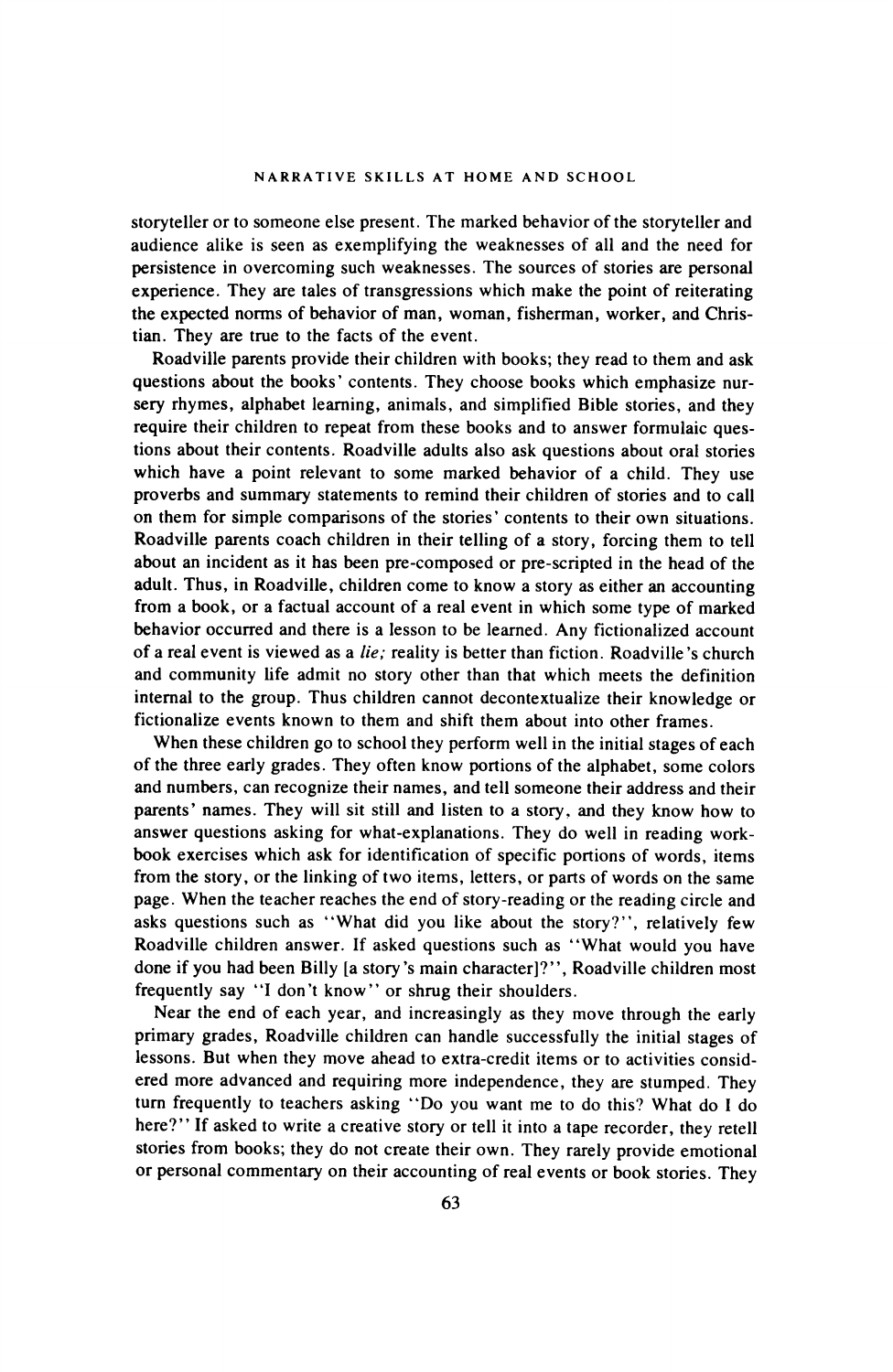**are rarely able to take knowledge learned in one context and shift it to another; they do not compare two items or events and point out similarities and differences. They find it difficult either to hold one feature of an event constant and shift all others or to hold all features constant but one. For example, they are puzzled by questions such as "What would have happened if Billy had not told the policemen what happened?" They do not know how to move events or items out of a given frame. To a question such as "What habits of the Hopi Indians might they be able to take with them when they move to a city?", they provide lists of features of life of the Hopi on the reservation. They do not take these items, consider their appropriateness in an urban setting, and evaluate the hypothetical outcome. In general, they find this type of question impossible to answer, and they do not know how to ask teachers to help them take apart the questions to figure out the answers. Thus their initial successes in reading, being good students, following orders, and adhering to school norms of participating in lessons begin to fall away rapidly about the time they enter the fourth grade. As the importance and frequency of questions and reading habits with which they are familiar decline in the higher grades, they have no way of keeping up or of seeking help in learning what it is they do not even know they don't know.** 

# **Trackton**

**Babies in Trackton come home from the hospital to an environment which is almost entirely human. There are no cribs, car beds, or car seats, and only an occasional high chair or infant seat. Infants are held during their waking hours, occasionally while they sleep, and they usually sleep in the bed with parents until they are about two years of age. They are held, their faces fondled, their cheeks pinched, and they eat and sleep in the midst of human talk and noise from the television, stereo, and radio. Encapsuled in an almost totally human world, they are in the midst of constant human communication, verbal and nonverbal. They literally feel the body signals of shifts in emotion of those who hold them almost continuously; they are talked about and kept in the midst of talk about topics that range over any subject. As children make cooing or babbling sounds, adults refer to this as "noise," and no attempt is made to interpret these sounds as words or communicative attempts on the part of the baby. Adults believe they should not have to depend on their babies to tell them what they need or when they are uncomfortable; adults know, children only "come to know."** 

**When a child can crawl and move about on his own, he plays with the household objects deemed safe for him - pot lids, spoons, plastic food containers. Only at Christmastime are there special toys for very young children; these are usually trucks, balls, doll babies, or plastic cars, but rarely blocks, puzzles, or books. As children become completely mobile, they demand ride toys or electronic and mechanical toys they see on television. They never request nor do they receive manipulative toys, such as puzzles, blocks, take-apart toys or literacy-based items, such as books or letter games.**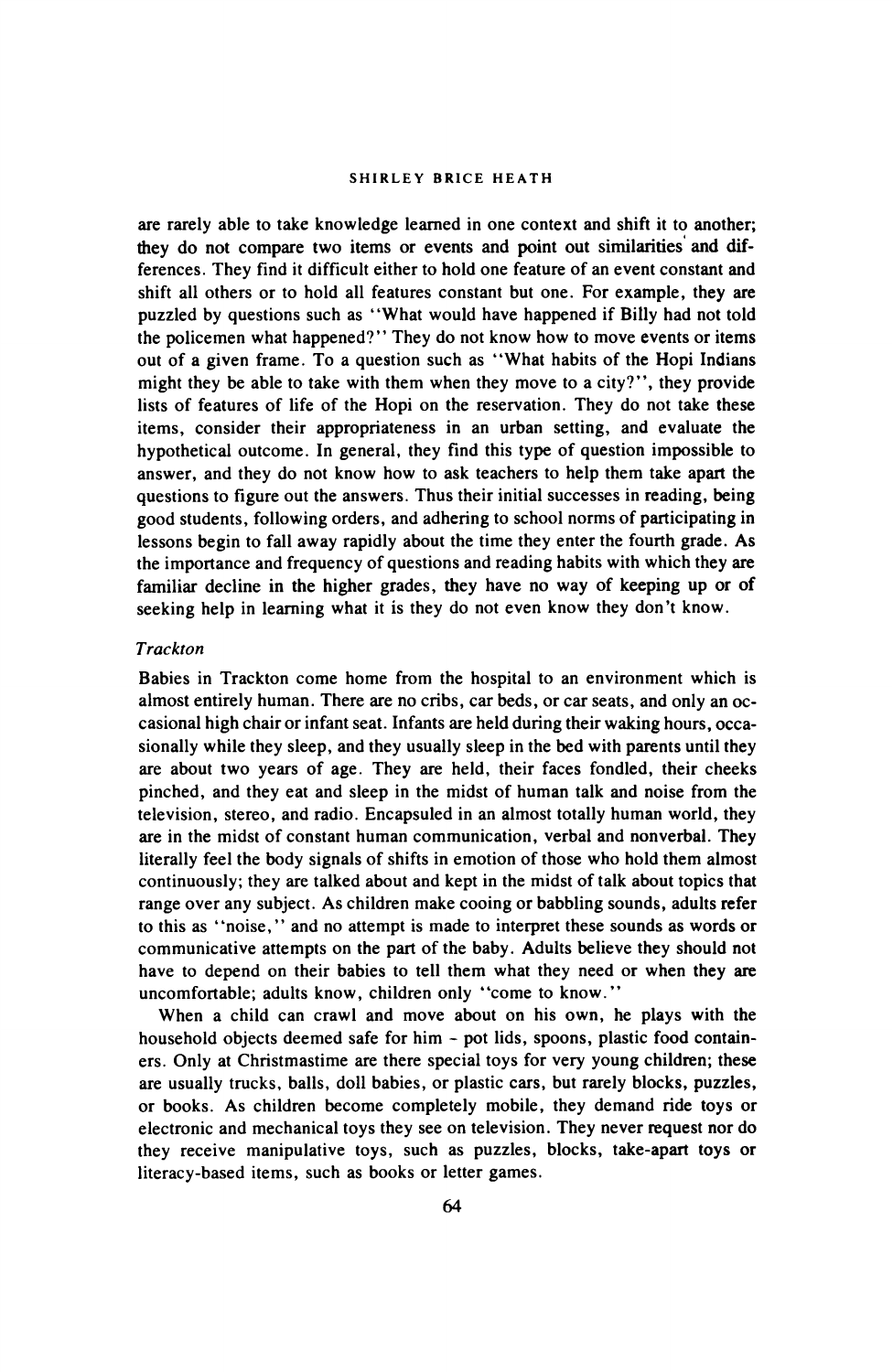**Adults read newspapers, mail, calendars, circulars (political and civic-events related), school materials sent home to parents, brochures advertising new cars, television sets, or other products, and the Bible and other church-related materials. There are no reading materials especially for children (with the exception of children's Sunday School materials), and adults do not sit and read to children. Since children are usually left to sleep whenever and wherever they fall asleep, there is no bedtime or naptime as such. At night, they are put to bed when adults go to bed or whenever the person holding them gets tired. Thus, going to bed is not framed in any special routine. Sometimes in a play activity during the day, an older sibling will read to a younger child, but the latter soon loses interest and squirms away to play. Older children often try to "play school" with younger children, reading to them from books and trying to ask questions about what they have read. Adults look on these efforts with amusement and do not try to convince the small child to sit still and listen.** 

**Signs from very young children of attention to the nonverbal behaviors of others are rewarded by extra fondling, laughter, and cuddling from adults. For example, when an infant shows signs of recognizing a family member's voice on the phone by bouncing up and down in the arms of the adult who is talking on the phone, adults comment on this to others present and kiss and nudge the child. Yet when children utter sounds or combinations of sounds which could be interpreted as words, adults pay no attention. Often by the time they are twelve months old, children approximate words or phrases of adults' speech; adults respond by laughing or giving special attention to the child and crediting him with "sounding like" the person being imitated. When children learn to walk and imitate the walk of members of the community, they are rewarded by comments on their activities: "He walks just like Toby when he's tuckered out."** 

**Children between the ages of twelve and twenty-four months often imitate the tune or "general Gestalt" (Peters 1977) of complete utterances they hear around them. They pick up and repeat chunks (usually the ends) of phrasal and clausal utterances of speakers around them. They seem to remember fragments of speech and repeat these without active production. In this first stage of language learning, the repetition stage, they imitate the intonation contours and general shaping**  of the utterances they repeat. Lem 1;2 in the following example illustrates this **pattern.** 

| Mother: | Italking to neighbor on porch while Lem plays with a truck on the  |
|---------|--------------------------------------------------------------------|
|         | porch nearby] But they won't call back, won't happen $=$           |
| Lem:    | $=$ call back                                                      |
|         | Neighbor: Sam's going over there Saturday, he'll pick up a form=   |
| Lem:    | $=$ pick up on, pick up on [Lem here appears to have heard form as |
|         | on <sub>1</sub>                                                    |

**The adults pay no attention to Lem's "talk," and their talk, in fact, often overlaps his repetitions.**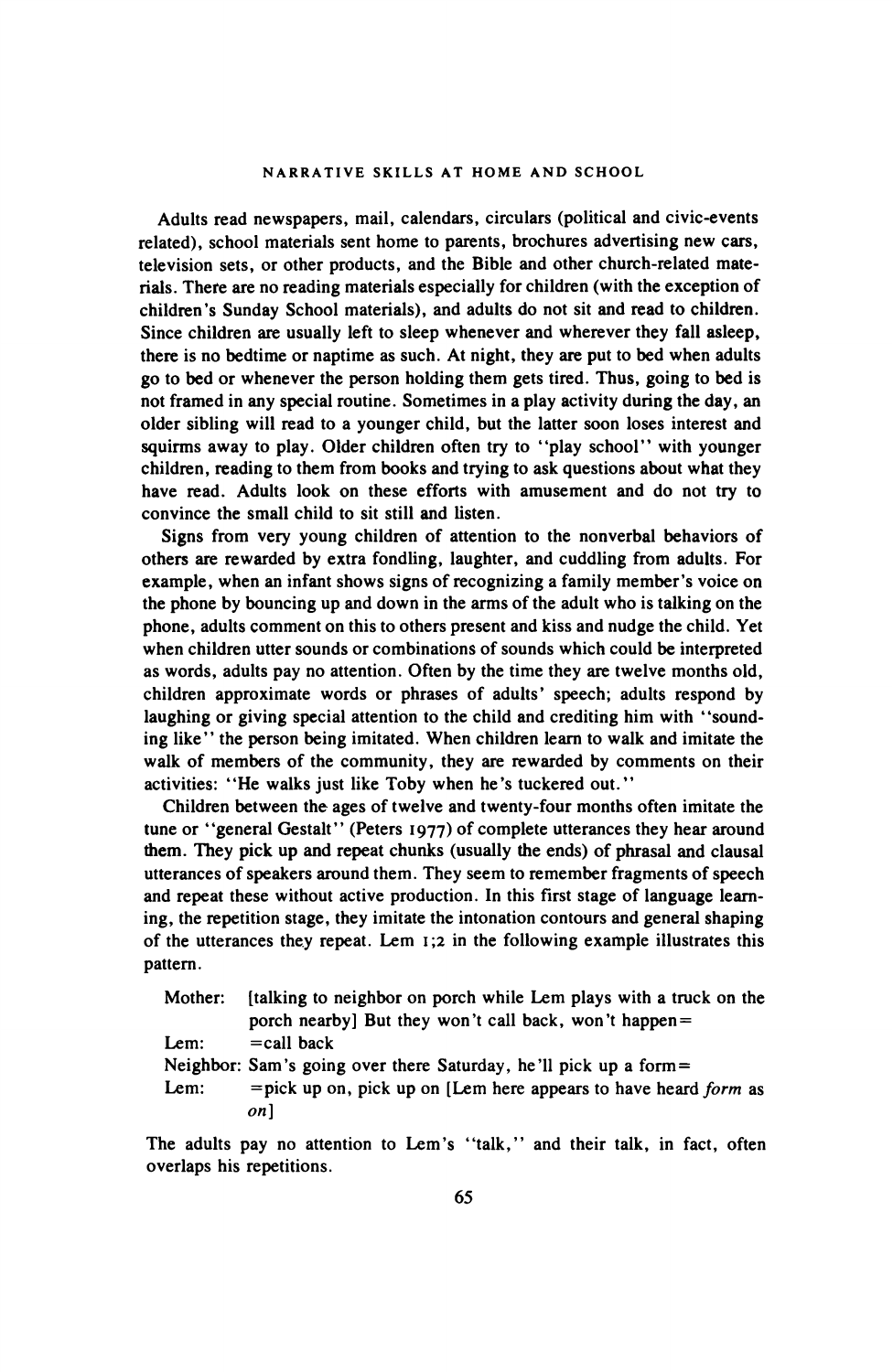**In the second stage, repetition with variation, Trackton children manipulate pieces of conversation they pick up. They incorporate chunks of language from others into their own ongoing dialogue, applying productive rules, inserting new nouns and verbs for those used in the adults' chunks. They also play with rhyming patterns and varying intonation contours.** 

**Mother: She went to the doctor again. Lem (2;2): [in a sing-song fashion] went to de doctor, doctor, tractor, dis my tractor, doctor on a tractor, went to de doctor.** 

**Lem creates a monologue, incorporating the conversation about him into his own talk as he plays. Adults pay no attention to his chatter unless it gets so noisy as to interfere with their talk.** 

**In the third stage, participation, children begin to enter the ongoing conversations about them. They do so by attracting the adult's attention with a tug on the arm or pant leg, and they help make themselves understood by providing nonverbal reinforcements to help recreate a scene they want the listener to remember. For example, if adults are talking, and a child interrupts with seemingly unintelligible utterances, the child will make gestures, extra sounds, or act out some outstanding features of the scene he is trying to get the adult to remember. Children try to create a context, a scene, for the understanding of their utterance.** 

**This third stage illustrates a pattern in the children's response to their environment and their ways of letting others know their knowledge of the environment. Once they are in the third stage, their communicative efforts are accepted by community members, and adults respond directly to the child, instead of talking to others about the child's activities as they have done in the past. Children continue to practice for conversational participation by playing, when alone, both parts of dialogues, imitating gestures as well as intonation patterns of adults. By 2;6 all children in the community can imitate the walk and talk of others in the community, or frequent visitors such as the man who comes around to read the gas meters. They can feign anger, sadness, fussing, remorse, silliness, or any of a wide range of expressive behaviors. They often use the same chunks of language for varying effects, depending on nonverbal support to give the language different meanings or cast it in a different key (Hymes I974). Girls between three and four years of age take part in extraordinarily complex stepping and clapping patterns and simple repetitions of hand clap games played by older girls. From the time they are old enough to stand alone, they are encouraged in their participation by siblings and older children in the community. These games require anticipation and recognition of cues for upcoming behaviors, and the young girls learn to watch for these cues and to come in with the appropriate words and movements at the right time.** 

**Preschool children are not asked for what-explanations of their environment. Instead, they are asked a preponderance of analogical questions which call for non-specific comparisons of one item, event, or person with another: "What's**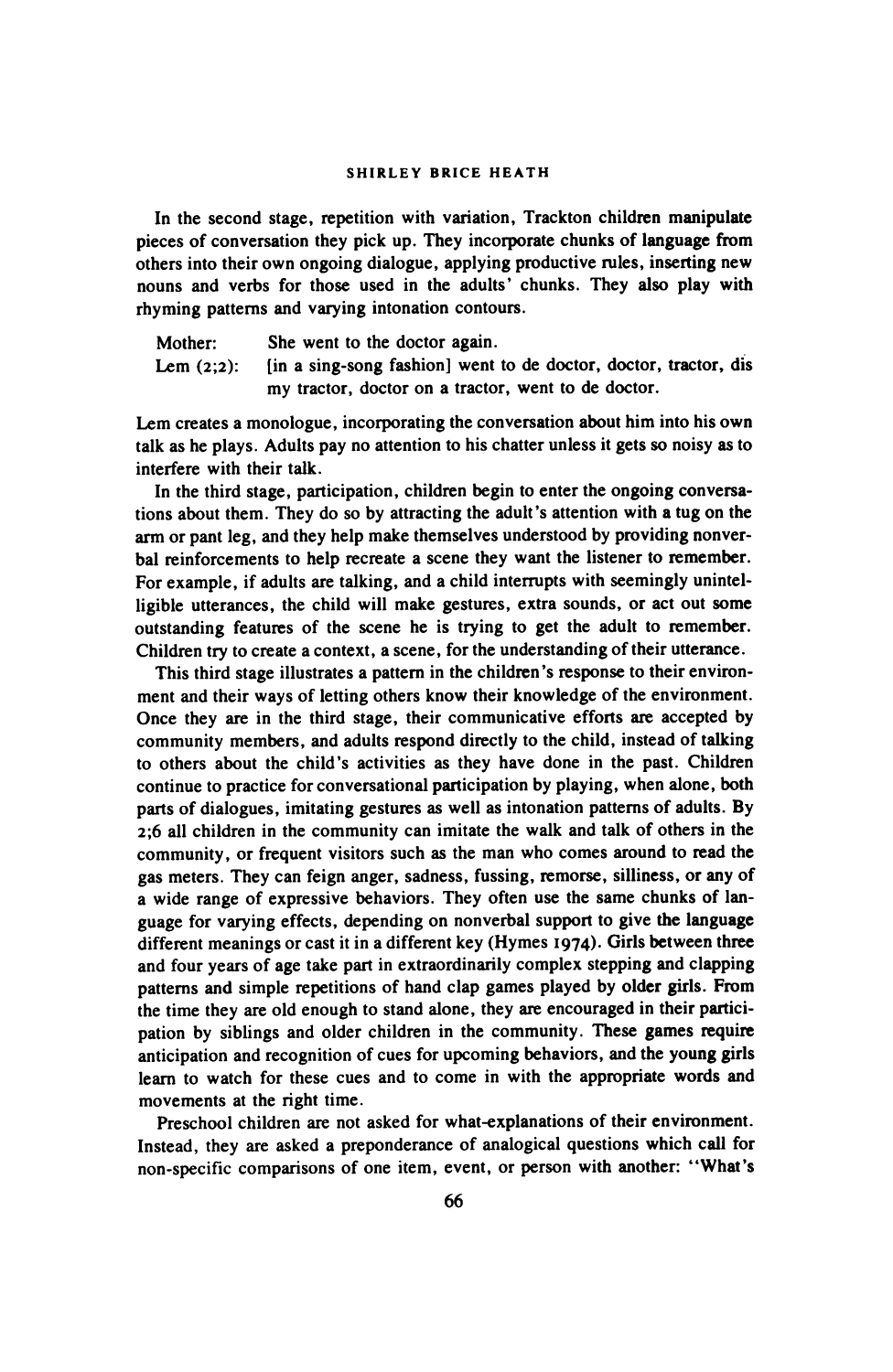**that like?" Other types of questions ask for specific information known to the child but not the adults: "Where'd you get that from?" "What do you want?" "How come you did that?" (Heath I982). Adults explain their use of these types of questions by expressing their sense of children: they are "comers," coming into their learning by experiencing what knowing about things means. As one parent of a two-year-old boy put it: "Ain't no use me tellin' 'im: learn this, learn that, what's this, what's that? He just gotta learn, gotta know; he see one thing one place one time, he know how it go, see sump'n like it again, maybe it be the same, maybe it won't." Children are expected to learn how to know when the form belies the meaning, and to know contexts of items and to use their understanding of these contexts to draw parallels between items and events. Parents do not believe they have a tutoring role in this learning; they provide the experiences on which the child draws and reward signs of their successfully coming to know.** 

**Trackton children's early stories illustrate how they respond to adult views of them as "comers." The children learn to tell stories by drawing heavily on their abilities to render a context, to set a stage, and to call on the audience's power to join in the imaginative creation of story. Between the ages of two and four years, the children, in a monologue-like fashion, tell stories about things in their lives, events they see and hear, and situations in which they have been involved. They produce these spontaneously during play with other children or in the presence of adults. Sometimes they make an effort to attract the attention of listeners before they begin the story, but often they do not. Lem, playing off the edge of the porch, when he was about two and a half years of age, heard a bell in the distance. He stopped, looked at Nellie and Benjy, his older siblings, who were nearby and said:** 

**Way Far Now It a church bell Ringin' Dey singin' Ringin' You hear it? I hear it Far Now.** 

**Lem had been taken to church the previous Sunday and had been much impressed by the church bell. He had sat on his mother's lap and joined in the singing, rocking to and fro on her hap, and clapping his hands. His story, which is like a poem in its imagery and line-like prosody, is in response to the current stimulus of a distant bell. As he tells the story, he sways back and forth.** 

**This story, somewhat longer than those usually reported from other social**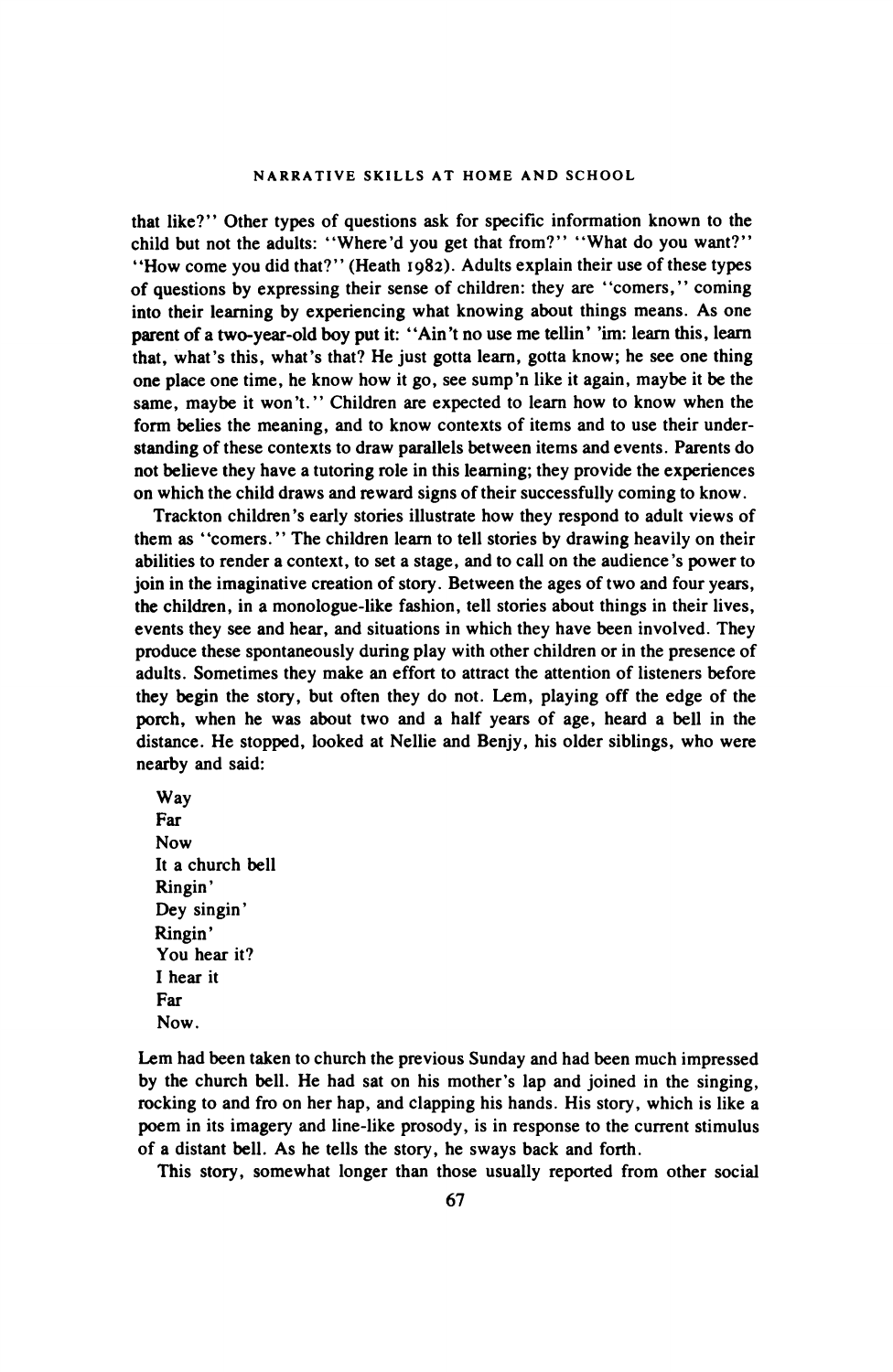**groups for children as young as Lem,4 has some features which have come to characterize fully-developed narratives or stories. It recapitulates in its verbal outline the sequence of events being recalled by the storyteller. At church, the bell rang while the people sang. In the line "It a church bell," Lem provides his story's topic, and a brief summary of what is to come. This line serves a function similar to the formulae often used by older children to open a story: "This is a story about (a church bell)." Lem gives only the slightest hint of story setting or orientation to the listener; where and when the story took place are capsuled in "Way, Far." Preschoolers in Trackton almost never hear "Once upon a time there was a \_\_\_\_\_ stories, and they rarely provide definitive orientations for their stories. They seem to assume listeners "know" the situation in which the narrative takes place. Similarly, preschoolers in Trackton do not close off their stories with formulaic endings. Lem poetically balances his opening and closing in an inclusio, beginning "Way, Far, Now." and ending "Far, Now.". The effect is one of closure, but there is no clearcut announcement of closure. Throughout the presentation of action and result of action in their stories, Trackton preschoolers invite the audience to respond or evaluate the story's actions. Lem asks "You hear it?" which may refer either to the current simulus or to yesterday's bell, since Lem does not productively use past tense endings for any verbs at this stage in his language development.** 

**Preschool storytellers have several ways of inviting audience evaluation and interest. They may themselves express an emotional response to the story's actions; they may have another character or narrator in the story do so often using alliterative language play; or they may detail actions and results through direct discourse or sound effects and gestures. All these methods of calling attention to the story and its telling distinguish the speech event as a story, an occasion for audience and storyteller to interact pleasantly, and not simply to hear an ordinary recounting of events or actions.** 

**Trackton children must be aggressive in inserting their stories into an ongoing stream of discourse. Storytelling is highly competitive. Everyone in a conversation may want to tell a story, so only the most aggressive wins out. The content ranges widely, and there is "truth" only in the universals of human experience. Fact is often hard to find, though it is usually the seed of the story. Trackton stories often have no point - no obvious beginning or ending; they go on as long as the audience enjoys and tolerates the storyteller's entertainment.** 

**Trackton adults do not separate out the elements of the environment around their children to tune their attentions selectively. They do not simplify their language, focus on single-word utterances by young children, label items or features of objects in either books or the environment at large. Instead, children are continuously contextualized, presented with almost continuous communication. From this ongoing, multiple-channeled stream of stimuli, they must themselves select, practice, and determine rules of production and structuring. For language, they do so by first repeating, catching chunks of sounds, intonation**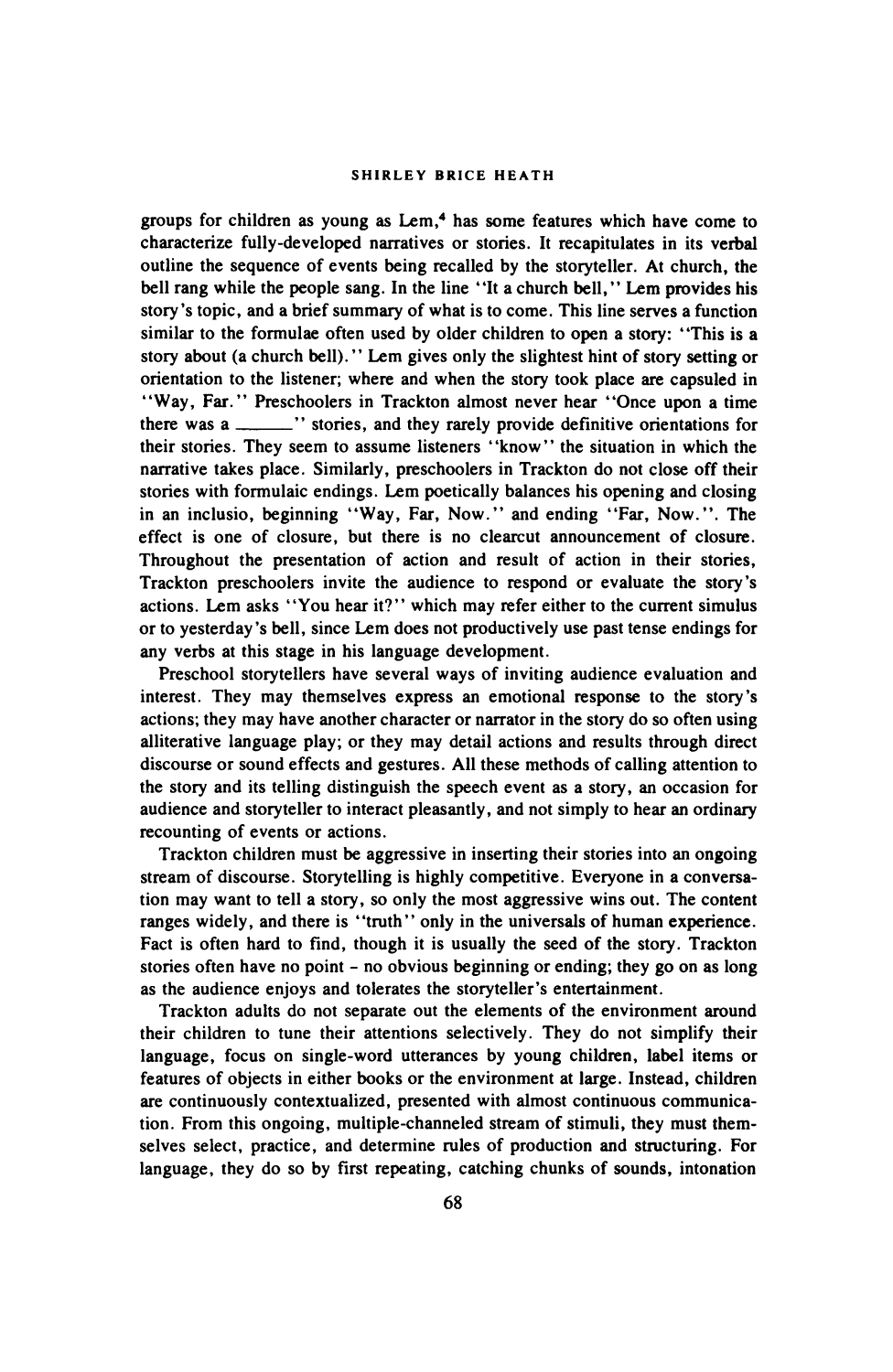**contours, and practicing these without specific reinforcement or evaluation. But practice material and models are continuously available. Next the children seem to begin to sort out the productive rules for speech and practice what they hear about them with variation. Finally, they work their way into conversations, hooking their meanings for listeners into a familiar context by recreating scenes through gestures, special sound effects, etc. These characteristics continue in their story-poems and their participation in jump-rope rhymes. Because adults do not select out, name, and describe features of the environment for the young, children must perceive situations, determine how units of the situations are related to each other, recognize these relations in other situations, and reason through what it will take to show their correlation of one situation with another.**  The children can answer questions such as "What's that like?" ["It's like **Doug's car'"] but they can rarely name the specific feature or features which make two items or events alike. For example, in the case of saying a car seen on the street is "like Doug's car," a child may be basing the analogy on the fact that this car has a flat tire and Doug's also had one last week. But the child does not name (and is not asked to name) what is alike between the two cars.** 

**Children seem to develop connections between situations or items not by specification of labels and features in the situations, but by configuration links. Recognition of similar general shapes or patterns of links seen in one situation and connected to another, seem to be the means by which children set scenes in their nonverbal representations of individuals, and later in their verbal chunking, then segmentation and production of rules for putting together isolated units. They do not decontextualize; instead they heavily contextualize nonverbal and verbal language. They fictionalize their "true stories," but they do so by asking the audience to identify with the story through making parallels from their own experiences. When adults read, they often do so in a group. One person, reading aloud, for example, from a brochure on a new car decodes the text, displays illustrations and photographs, and listeners relate the text's meaning to their experiences asking questions and expressing opinions. Finally, the group as a whole synthesizes the written text and the negotiated oral discourse to construct a meaning for the brochure (Heath forthcoming a).** 

**When Trackton children go to school, they face unfamiliar types of questions which ask for what-explanations. They are asked as individuals to identify items by name, and to label features such as shape, color, size, number. The stimuli to which they are to give these responses are two-dimensional flat representations which are often highly stylized and bear little resemblance to the "real" items. Trackton children generally score in the lowest percentile range on the Metropolitan Reading Readiness tests. They do not sit at their desks and complete reading workbook pages; neither do they tolerate questions about reading materials which are structured along the usual lesson format. Their contributions are in the form of "I had a duck at my house one time." "Why'd he do that?" or they imitate the sound effects teachers may produce in stories they read to the children. By the**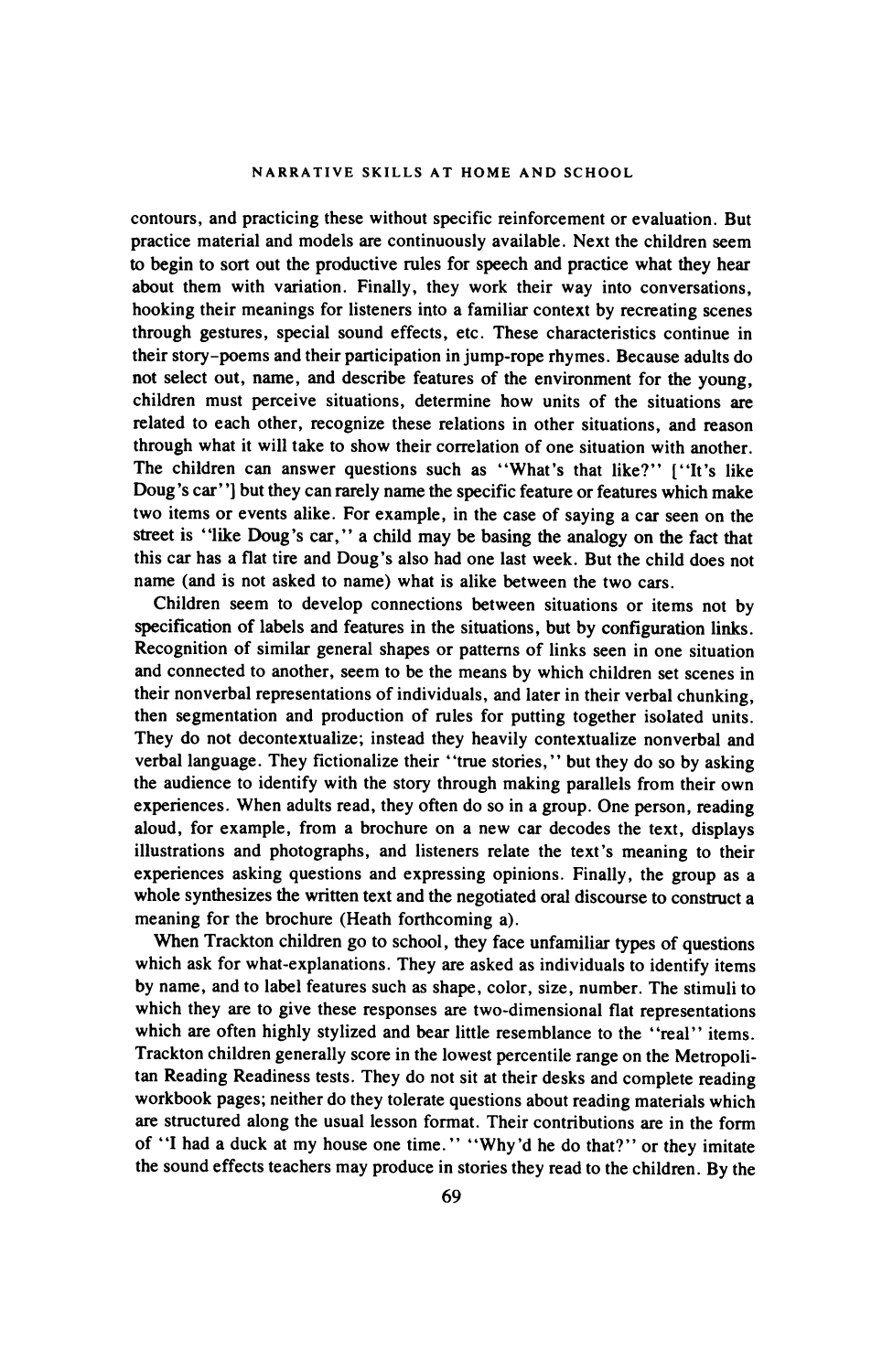**end of the first three primary grades, their general language arts scores have been consistently low, except for those few who have begun to adapt to and adopt some of the behaviors they have had to learn in school. But the majority not only fail to learn the content of lessons, they also do not adopt the social interactional rules for school literacy events. Print in isolation bears little authority in their world. The kinds of questions asked of reading books are unfamiliar. The children's abilities to metaphorically link two events or situations and to recreate scenes are not tapped in the school; in fact, these abilities often cause difficulties, because they enable children to see parallels teachers did not intend, and indeed, may not recognize until the children point them out (Heath 1978).** 

**By the end of the lessons or by the time in their total school career when reason-explanations and affective statements call for the creative comparison of two or more situations, it is too late for many Trackton children. They have not picked up along the way the composition and comprehension skills they need to translate their analogical skills into a channel teachers can accept. They seem not to know how to take meaning from reading; they do not observe the rules of linearity in writing, and their expression of themselves on paper is very limited. Orally taped stories are often much better, but these rarely count as much as written compositions. Thus, Trackton children continue to collect very low or failing grades, and many decide by the end of the sixth grade to stop trying and turn their attention to the heavy peer socialization which usually begins in these years.** 

## **FROM COMMUNITY TO CLASSROOM**

**A recent review of trends in research on learning pointed out that "learning to read through using and learning from language has been less systematically studied than the decoding process" (Glaser 1979: 7). Put another way, how children learn to use language to read to learn has been less systematically studied than decoding skills. Learning how to take meaning from writing before one learns to read involves repeated practice in using and learning from language through appropriate participation in literacy events such as exhibitor/questioner and spectator/respondent dyads (Scollon and Scollon 1979) or group negotiation of the meaning of a written text. Children have to learn to select, hold, and retrieve content from books and other written or printed texts in accordance with their community's rules or "ways of taking," and the children's learning follows community paths of language socialization. In each society, certain kinds of childhood participation in literacy events may precede others, as the developmental sequence builds toward the whole complex of home and community behaviors characteristic of the society. The ways of taking employed in the school may in turn build directly on the preschool development, may require substantial adaptation on the part of the children, or may even run directly counter to aspects of the community's pattern.**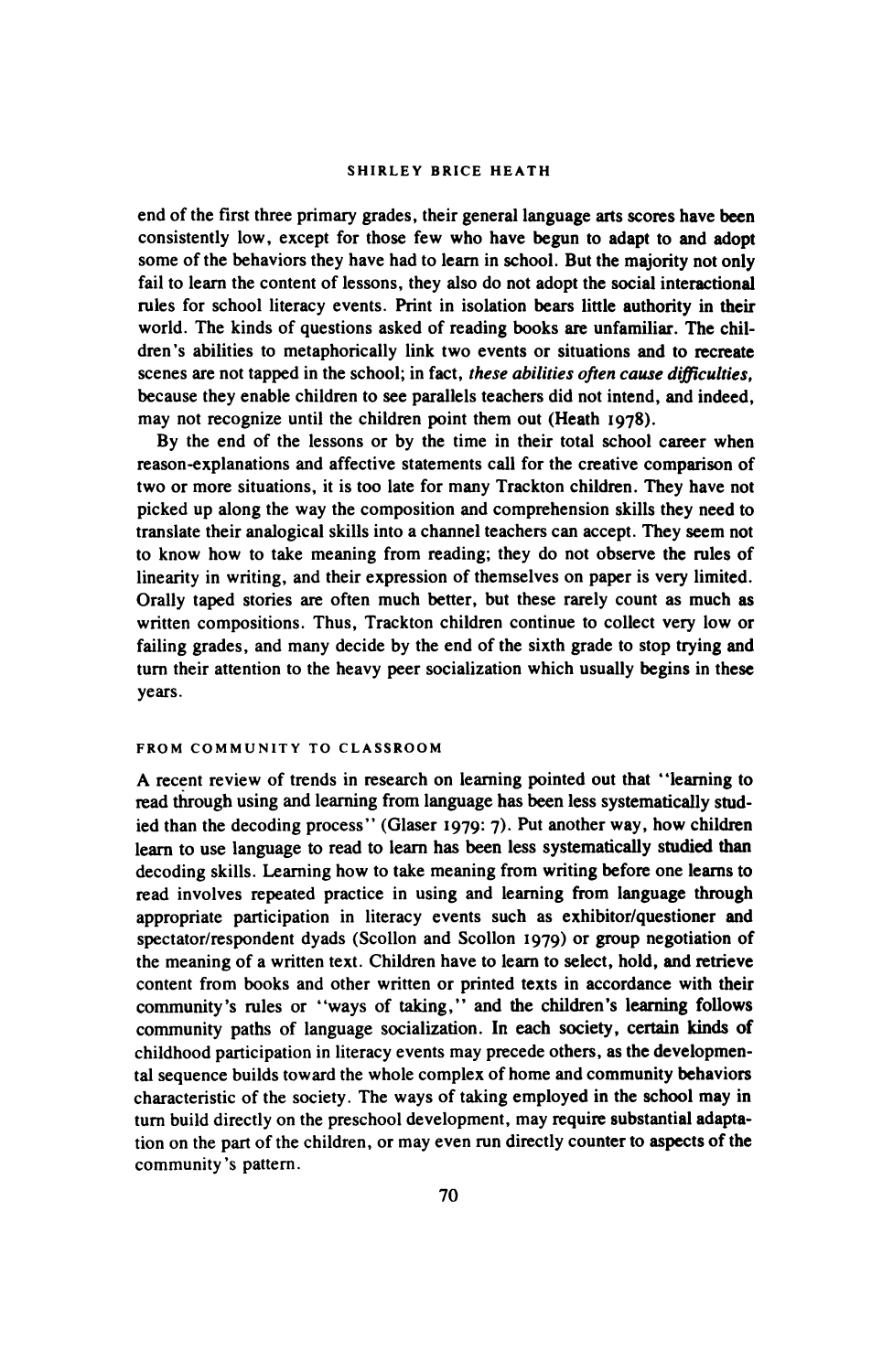**At home. In Maintown homes, the construction of knowledge in the earliest preschool years depends in large part on labelling procedures and whatexplanations. Maintown families, like other mainstream families, continue this kind of classification and knowledge construction throughout the child's environment and into the school years, calling it into play in response to new items in the environment and in running commentaries on old items as they compare to new ones. This pattern of linking old and new knowledge is reinforced in narrative tales which fictionalize the teller's events or recapitulate a story from a book. Thus for these children the bedtime story is simply an early link in a long chain of interrelated patterns of taking meaning from the environment. Moreover, along this chain, the focus is on the individual as respondent and cooperative negotiator of meaning from books. In particular, children learn that written language may represent not only descriptions of real events, but decontextualized logical propositions, and the occurrence of this kind of information in print or in writing legitimates a response in which one brings to the interpretation of written text selected knowledge from the real world. Moreover, readers must recognize how certain types of questions assert the priority of meanings in the written word over reality. The "real" comes into play only after prescribed decontextualized meanings; affective responses and reason-explanations follow conventional presuppositions which stand behind what-explanations.** 

**Roadville also provides labels, features, and what-explanations, and prescribes listening and performing behaviors for preschoolers. However, Roadville adults do not carry on or sustain in continually overlapping and interdependent fashion the linking of ways of taking meaning from books to ways of relating that knowledge to other aspects of the environment. They do not encourage decontextualization; in fact, they proscribe it in their own stories about themselves and their requirements of stories from children. They do not themselves make analytic statements or assert universal truths, except those related to their religious faith. They lace their stories with synthetic (nonanalytic) statements which express, describe, and synthesize actual real-life materials. Things do not have to follow logically so long as they fit the past experience of individuals in the community. Thus children learn to look for a specific moral in stories and to expect that story to fit their facts of reality explicitly. When they themselves recount an event, they do the same, constructing the story of a real event according to coaching by adults who want to construct the story as they saw it.** 

**Trackton is like neither Maintown nor Roadville. There are no bedtime stories; in fact, there are few occasions for reading to or with children specifically. Instead, during the time these activities would take place in mainstream and Roadville homes, Trackton children are enveloped in different kinds of social interactions. They are held, fed, talked about, and rewarded for nonverbal, and later verbal, renderings of events they witness. Trackton adults value and respond favorably when children show they have come to know how to use language to show correspondence in function, style, configuration, and positioning**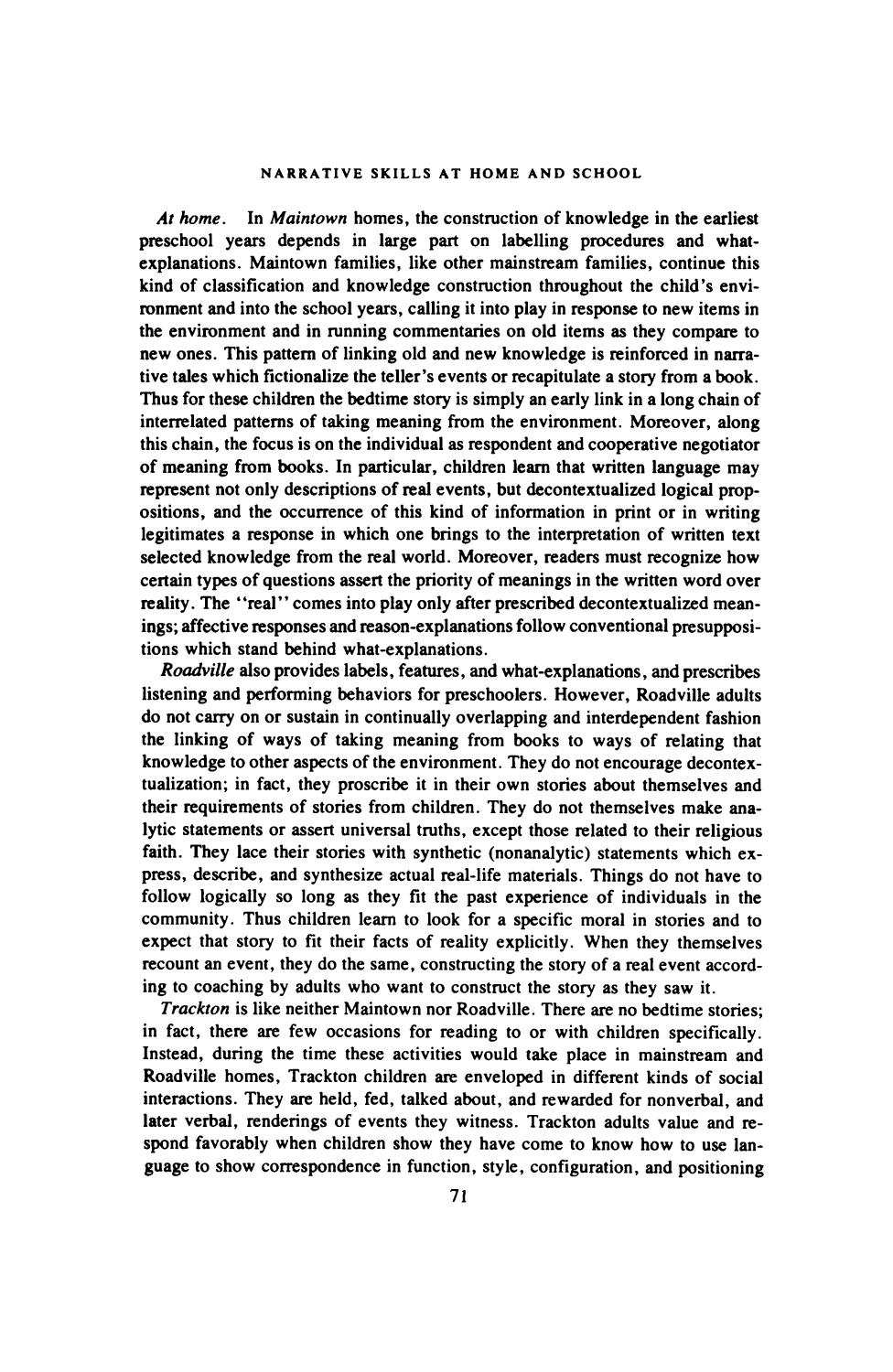**between two different things or situations. Analogical questions are asked of Trackton children, although the implicit questions of structure and function these embody are never made explicit. Children do not have labels or names of attributes of items and events pointed out for them, and they are asked for reasonexplanations not what-explanations. Individuals express their personal responses and recreate corresponding situations with often only a minimal adherence to the germ of truth of a story. Children come to recognize similarities of patterning, though they do not name lines, points, or items which are similar between two items or situations. They are familiar with group literacy events in which several community members orally negotiate the meaning of a written text.** 

**At school. In the early reading stages, and in later requirements for reading to learn at more advanced stages, children from the three communities respond differently, because they have learned different methods and degrees of taking from books. In comparison to Maintown children, the habits Roadville children learned in bookreading and toy-related episodes have not continued for them through other activities and types of reinforcement in their environment. They have had less exposure to both the content of books and ways of leaming from books than have mainstream children. Thus their need in schools is not necessarily for an-intensification of presentation of labels, a slowing down of the sequence-of introducing what-explanations in connection with bookreading. Instead they need extension of these habits to other domains and to opportunities for practicing habits such as producing running commentaries, creating exhibitor/questioner and spectator/respondent roles. Perhaps most important, Roadville children need to have articulated for them distinctions in discourse strategies and structures. Narratives of real events have certain strategies and structures; imaginary tales, flights of fantasy, and affective expressions have others. Their community's view of narrative discourse style is very narrow and demands a passive role in both creation of and response to the account of events. Moreover, these children have to be reintroduced to a participant frame of reference to a book. Though initially they were participants in bookreading, they have been trained into passive roles since the age of three years, and they must learn once again to be active information-givers, taking from books and linking that knowledge to other aspects of their environment.** 

**Trackton students present an additional set of alternatives for procedures in the early primary grades. Since they usually have few of the expected "natural" skills of taking meaning from books, they must not only learn these, but also retain their analogical reasoning practices for use in some of the later stages of learning to read. They must learn to adapt the creativity in language, metaphor, fictionalization, recreation of scenes and exploration offunctions and settings of items they bring to school. These children already use narrative skills highly rewarded in the upper primary grades. They distinguish a fictionalized story from**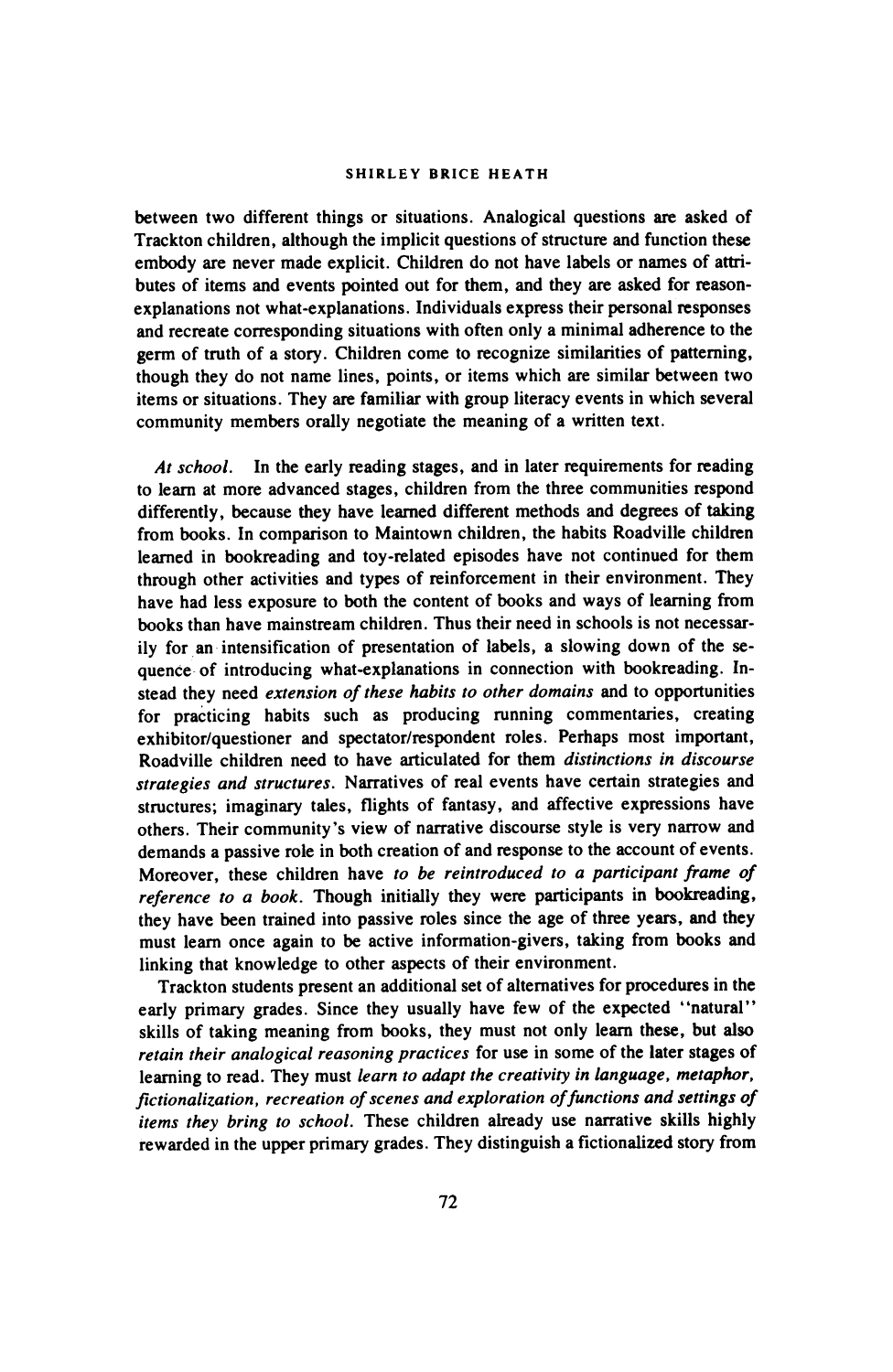**a real-life narrative. They know that telling a story can be in many ways related to play; it suspends reality, and frames an old event in a new context; it calls on audience participation to recognize the setting and participants. They must now learn as individuals to recount factual events in a straightforward way and recognize appropriate occasions for reason-explanations and affective expressions. Trackton children seem to have skipped learning to label, list features, and give what-explanations. Thus they need to have the mainstream or school habits presented in familiar activities with explanations related to their own**  habits of taking meaning from the environment. Such "simple," "natural" **things as distinctions between two-dimensional and three-dimensional objects may need to be explained to help Trackton children learn the stylization and decontextualization which characterizes books.** 

**To lay out in more specific detail how Roadville and Trackton's ways of knowing can be used along with those of mainstreamers goes beyond the scope of this paper. However, it must be admitted that a range of alternatives to ways of learning and displaying knowledge characterizes all highly school-successful adults in the advanced stages of their careers. Knowing more about how these alternatives are learned at early ages in different sociocultural conditions can help the school to provide opportunities for all students to avail themselves of these alternatives early in their school careers. For example, mainstream children can benefit from early exposure to Trackton's creative, highly analogical styles of telling stories and giving explanations, and they can add the Roadville true story with strict chronicity and explicit moral to their repertoire of narrative types.** 

**In conclusion, if we want to understand the place of literacy in human societies and ways children acquire the literacy orientations of their communities, we must recognize two postulates of literacy and language development.** 

- **(i) Strict dichotomization between oral and literate traditions is a construct of researchers, not an accurate portrayal of reality across cultures.**
- **(2) A unilinear model of development in the acquisition of language structures and uses cannot adequately account for culturally diverse ways of acquiring knowledge or developing cognitive styles.**

**Roadville and Trackton tell us that the mainstream type of literacy orientation is not the only type even among Western societies. They also tell us that the mainstream ways of acquiring communicative competence do not offer a universally applicable model of development. They offer proof of Hymes' assertion a decade ago that "it is impossible to generalize validly about 'oral' vs. 'literate' cultures as uniform types" (Hymes 1973: 54).** 

**Yet in spite of such warnings and analyses of the uses and functions of writing in the specific proposals for comparative development and organization of cul**tural systems (cf. Basso 1974: 432), the majority of research on literacy has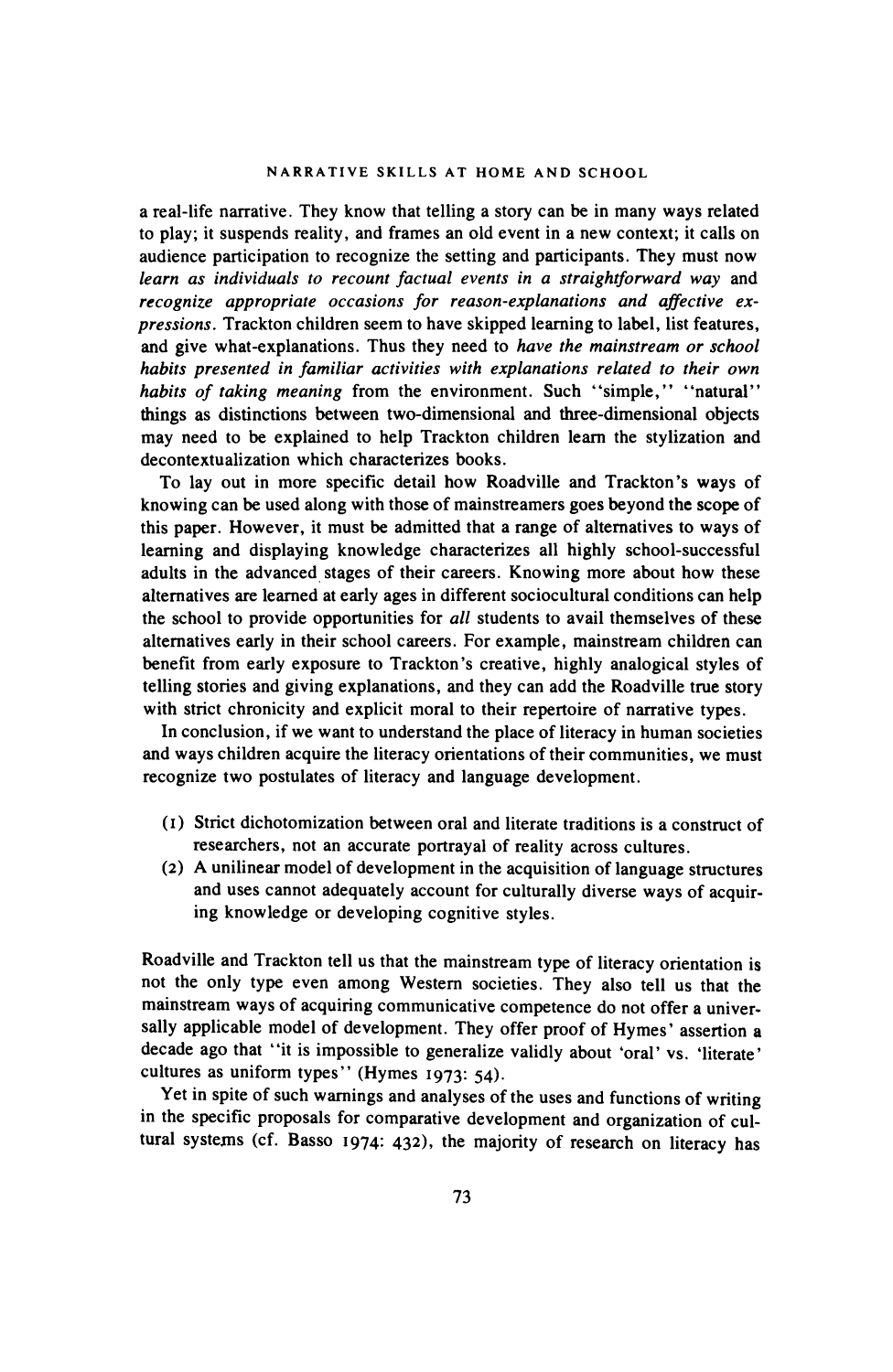**focused on differences in class, amount of education, and level of civilization among groups having different literacy characteristics.** 

**"We need, in short, a great deal of ethnography" (Hymes 1973: 57) to provide descriptions of the ways different social groups "take" knowledge from the environment. For written sources, these ways of taking may be analyzed in terms of types of literacy events, such as group negotiation of meaning from**  written texts, individual "looking things up" in reference books, writing family **records in Bibles, and the dozens of other types of occasions when books or other written materials are integral to interpretation in an interaction. These must in turn be analyzed in terms of the specific features of literacy events, such as labelling, what-explanation, affective comments, reason-explanations, and many other possibilities. Literacy events must also be interpreted in relation to the larger sociocultural patterns which they may exemplify or reflect. For example, ethnography must describe literacy events in their sociocultural contexts, so we may come to understand how such patterns as time and space usage, caregiving roles, and age and sex segregation are interdependent with the types and features of literacy events a community develops. It is only on the basis of such thoroughgoing ethnography that further progress is possible toward understanding crosscultural patterns of oral and written language uses and paths of development of communicative competence.** 

### **NOTES**

One of a series of invited papers commemorating a decade of *Language in Society*.

**I. First presented at the Terman Conference on Teaching at Stanford University, I980, this paper has benefitted from cooperation with M. Cochran-Smith of the University of Pennsylvania. She shares an appreciation of the relevance of Roland Barthes' work for studies of the socialization of young children into literacy; her research (I98I) on the story-reading practices of a mainstream school-oriented nursery school provides a much needed detailed account of early school orientation to literacy.** 

**2. Terms such as mainstream or middle-class cultures or social groups are frequently used in both popular and scholarly writings without careful definition. Moreover, numerous studies of behavioral phenomena (for example, mother-child interactions in language learning) either do not specify that the subjects being described are drawn from mainstream groups or do not recognize the importance of this limitation. As a result, findings from this group are often regarded as universal. For a discussion of this problem, see Chanan and Gilchrist 1974, Payne and Bennett 1977. In general, the literature characterizes this group as school-oriented, aspiring toward upward mobility through formal institutions, and providing enculturation which positively values routines of promptness, linearity (in habits**  ranging from furniture arrangement to entrance into a movie theatre), and evaluative and judgmental **responses to behaviors which deviate from their norms.** 

**In the United States, mainstream families tend to locate in neighborhoods and suburbs around cities. Their social interactions center not in their immediate neighborhoods, but around voluntary associations across the city. Thus a cluster of mainstream families (and not a community - which usually implies a specific geographic territory as the locus of a majority of social interactions) is the unit of comparison used here with the Trackton and Roadville communities.** 

**3. Behind this discussion are findings from cross-cultural psychologists who have studied the links between verbalization of task and demonstration of skills in a hierarchical sequence, e.g., Childs and Greenfield I980; see Goody 1979 on the use of questions in learning tasks unrelated to a familiarity with books.**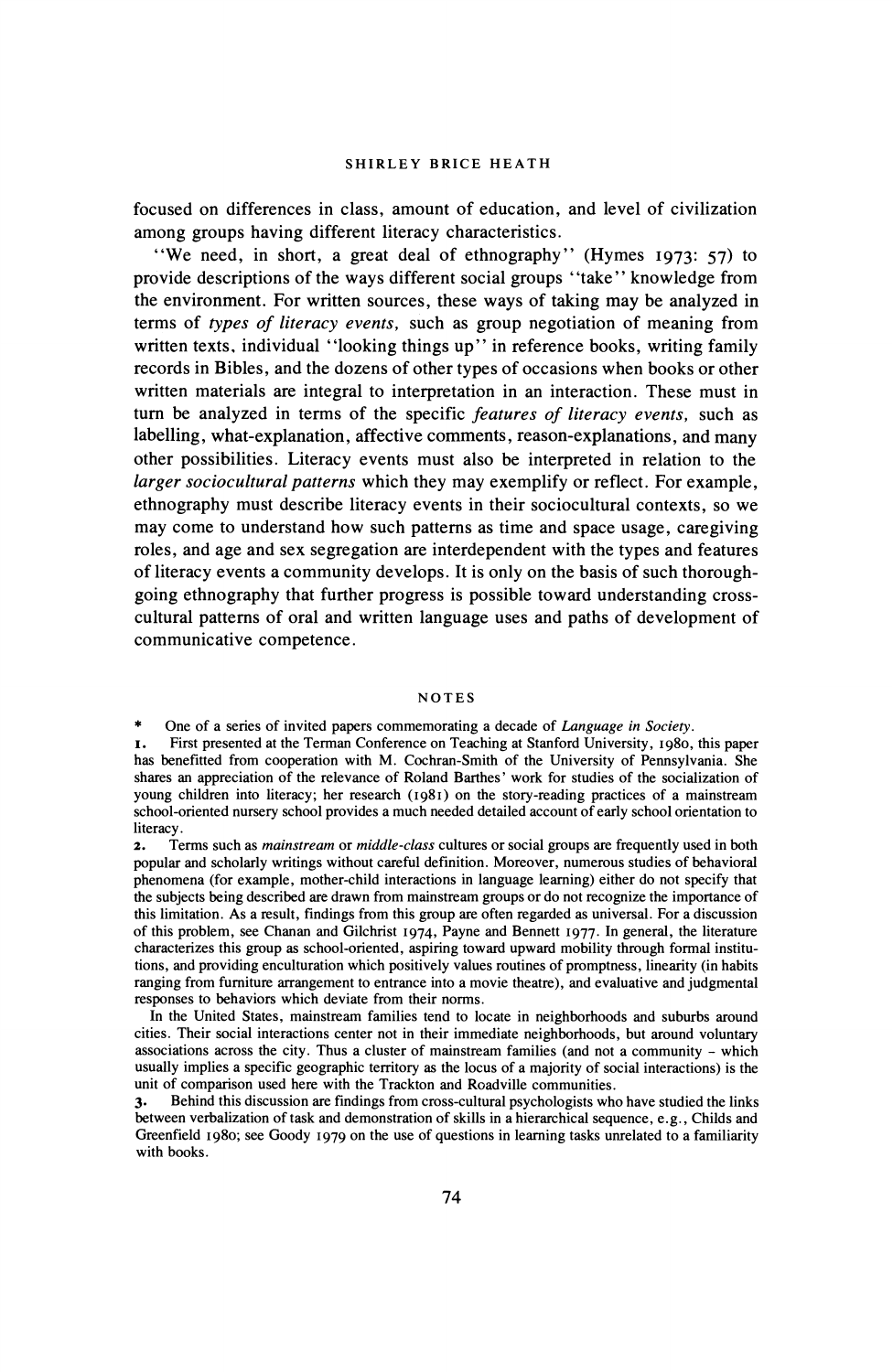**4. Cf. Umiker-Sebeok's (I979) descriptions of stories of mainstream middle-class children, ages 3-5 and Sutton-Smith I98I.** 

#### **REFERENCES**

**Basso, K. (I974). The ethonography of writing. In R. Bauman & J. Sherzer (eds.), Explorations in the ethnography of speaking. Cambridge University Press.** 

**Cazden, C. B. (1979). Peekaboo as an instructional model: Discourse development at home and at school. Papers and Reports in Child Language Development 17: I-29.** 

**Chanan, G., & Gilchrist, L. (I974). What school is for. New York: Praeger.** 

**Childs, C. P., & Greenfield, P. M. (I980). Informal modes of learning and teaching. In N. Warren (ed.), Advances in cross-cultural psychology, vol. 2 London: Academic Press.** 

**Cochran-Smith, M. (I98I). The making of a reader. Ph.D. dissertation. University of Pennsylvania. Cohen, R. (I968). The relation between socio-conceptual styles and orientation to school requirements. Sociology of Education 4I: 201-20.** 

**. (I969). Conceptual styles, culture conflict, and nonverbal tests of intelligence. American Anthropologist 71 (5): 828-56.** 

**.(971). The influence of conceptual rule-sets on measures of learning ability. In C. L. Brace, G. Gamble, & J. Bond (eds.), Race and intelligence. (Anthropological Studies, No. 8, American Anthropological Association). 41-57.** 

**Glaser, R. (1979). Trends and research questions in psychological research on learning and schooling. Educational Researcher 8 (I0): 6-13.** 

**Goody, E. (I979). Towards a theory of questions. In E. N. Goody (ed.), Questions and politeness: Strategies in social interaction. Cambridge University Press.** 

- **Griffin, P., & Humphrey, F. (1978). Task and talk. In The study of children's functional language and education in the early years. Final report to the Carnegie Corporation of New York. Arlington, Va.: Center for Applied Linguistics.**
- **Heath, S. (1978). Teacher talk: Language in the classroom. (Language in Education 9.) Arlington, Va.: Center for Applied Linguistics.**

**(I980). The functions and uses of literacy. Journal of Communication 30 (I): I23-33.** 

**(1982). Questioning at home and at school: A comparative study. In G. Spindler (ed.), Doing ethnography: Educational anthropology in action. New York: Holt, Rinehart & Winston.** 

**. (forthcoming a). Protean shapes: Ever-shifting oral and literate traditions. To appear in D. Tannen (ed.), Spoken and written language: Exploring orality and literacy. Norwood, N.J.: Ablex.** 

**. (forthcoming b). Ways with words: Ethnography of communication in communities and classrooms.** 

**Howard, R. (I974). A note on S/Z. In R. Barthes, Introduction to SIZ. Trans. Richard Miller. New York: Hill and Wang.** 

**Hymes, D. H. (1973). On the origins and foundations of inequality among speakers. In E. Haugen & M. Bloomfield (eds.), Language as a human problem. New York: W. W. Norton & Co.** 

**. (I974). Models of the interaction of language and social life. In J. J. Gumperz & D. Hymes (eds.), Directions in sociolinguistics. New York: Holt, Rinehart and Winston.** 

**Kagan, J., Sigel, I., & Moss, H. (I963). Psychological significance of styles of conceptualization. In J. Wright & J. Kagan (eds.), Basic cognitive processes in children. (Monographs of the society for research in child development.) 28 (2): 73-112.** 

**Mehan, H. (1979). Learning lessons. Cambridge, Mass.: Harvard University Press.** 

**Merritt, M. (1979). Service-like events during individual work time and their contribution to the nature of the rules for communication. NIE Report EP 78-0436.** 

**Ninio, A., & Bruner, J. (1978). The achievement and antecedents of labelling. Journal of Child Language 5: I-I5.** 

Payne, C., & Bennett, C. (1977). "Middle class aura" in public schools. The Teacher Educator 13 **(I): I6-26.** 

**Peters, A. (1977). Language leaming strategies. Language 53: 560-73.** 

**Scollon, R., & Scollon, S. (1979). The literate two-year old: The fictionalization of self. Working Papers in Sociolinguistics. Austin, TX: Southwest Regional Laboratory.**